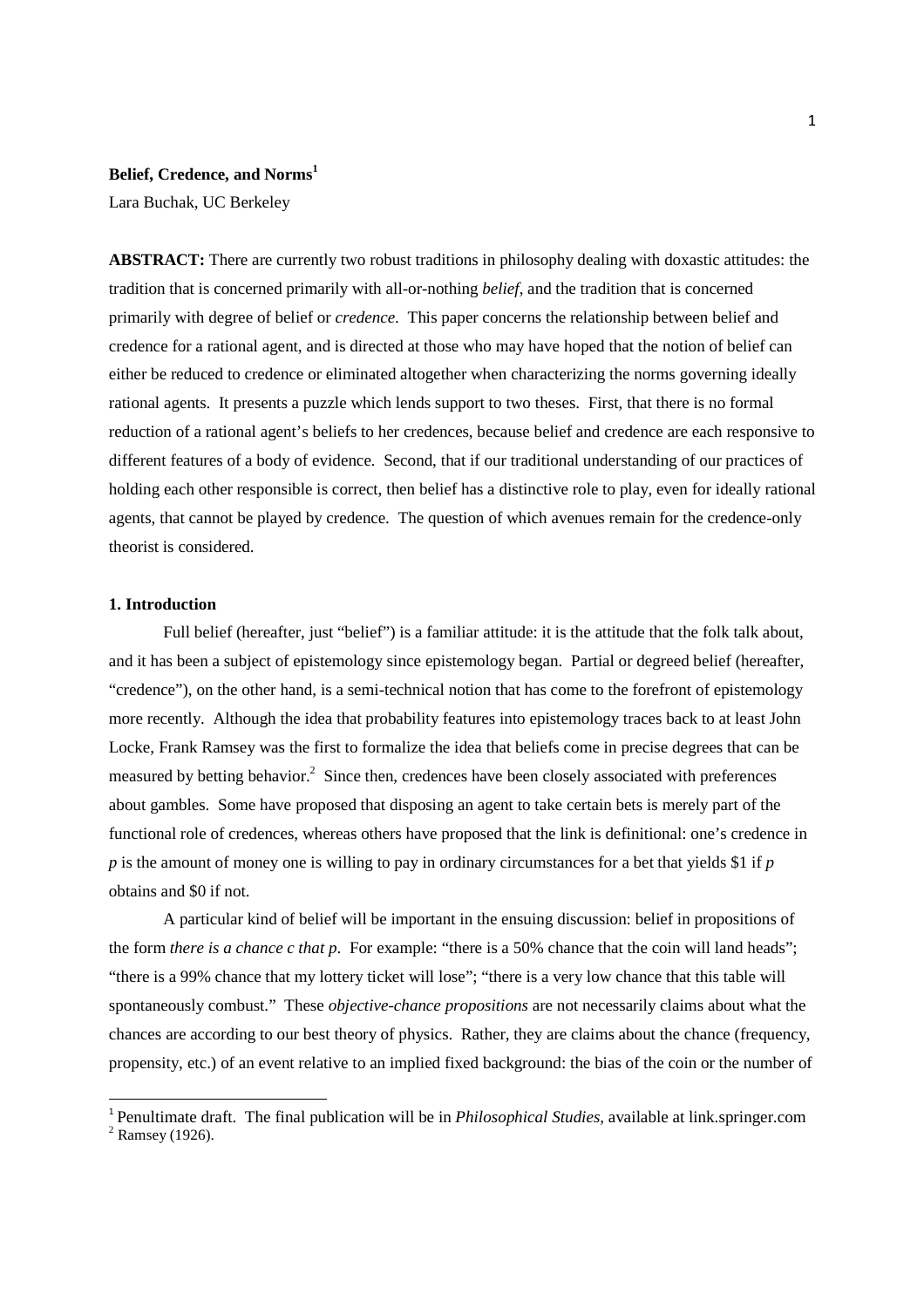lottery tickets, but not a complete physical description of the workings of the coin-toss or ticket-picking mechanism. These propositions aren't merely reports of credences: when I tell you that the coin has a 50% chance of landing heads, I am not reporting a fact about my mental state or my evidence but a (purported) fact about the coin. Full belief in a chance-*c*-that-*p* proposition will ordinarily be accompanied by credence  $cr(p) = c$ . However, we will see that the fact that an agent believes a chance-*c*that-*p* proposition for a particular *c* (even a very high *c*) doesn't necessarily mean that she believes *p*.

There is another important kind of chance-belief: belief in an *epistemic-chance* propositions. For example, one might believe that there is an 80% chance that a particular broken bone will heal without surgery or that there's only a small chance one's co-worker will make it into work on time. This is not a belief about objective chance relative to some background: there are no "chance mechanisms" of the kind involved in the coin-flip operating here. Rather, it is a belief about the relationship between one's evidence and the world.<sup>3</sup>

How do belief and credence each correspond to how an agent sees the world? When an agent believes *p*, she in some sense rules out worlds in which *not-p* holds. The truth of *not-p* is incompatible with the attitude she holds towards *p* (though it is not incompatible with her holding that attitude, since she may be mistaken). On the other hand, having a particular credence in *p*, at least if it is not 0 or 1, does not rule out either the *p*-worlds or the *not-p*-worlds. The truth of *not-p* is compatible with the attitude the agent holds towards *p*, even when she assigns a very high (not-1) credence to *p*. One way to see this is to notice that if two agents, one who believes *p* and the other who assigns a high credence to *p*, each learn not- $p$ , then the former, but not the latter, takes himself to have been incorrect.<sup>4</sup> Thus, belief that  $p$ involves an on-off commitment to *p* in a way that credence doesn't.

Believing an objective-chance-proposition amounts to representing the world as one in which the relevant event has the relevant objective chance. Like ordinary propositional beliefs, objective-chance propositional beliefs rule out worlds in which the chance-proposition is false. When I believe *that p has an r chance of obtaining*, what I believe is incompatible with *p* having a different chance of obtaining relative to the implied background. For example, consider the belief that a coin has an 80% chance of landing heads. The chance-proposition is true just in case 80% is the actual bias of the coin (the objective chance, relative to the implied background), and so believing it rules out worlds in which this is false. The coin in fact landing heads and in fact landing tails are each compatible with the chance-proposition, and so the possibilities that are left open are worlds in which there is an 80% chance of heads and the coin

 $3$  Here is another example to illustrate the difference between objective and epistemic chance. One may believe that a coin has an objective chance of either 80% or 20% of landing heads, and have symmetric evidence with respect to each bias; as a result, one can believe that the coin has an epistemic chance of 50% of landing heads, but one will not believe that it has an objective chance of 50% of landing heads.

 $4$  See, e.g., Fantl and McGrath (2010: 141).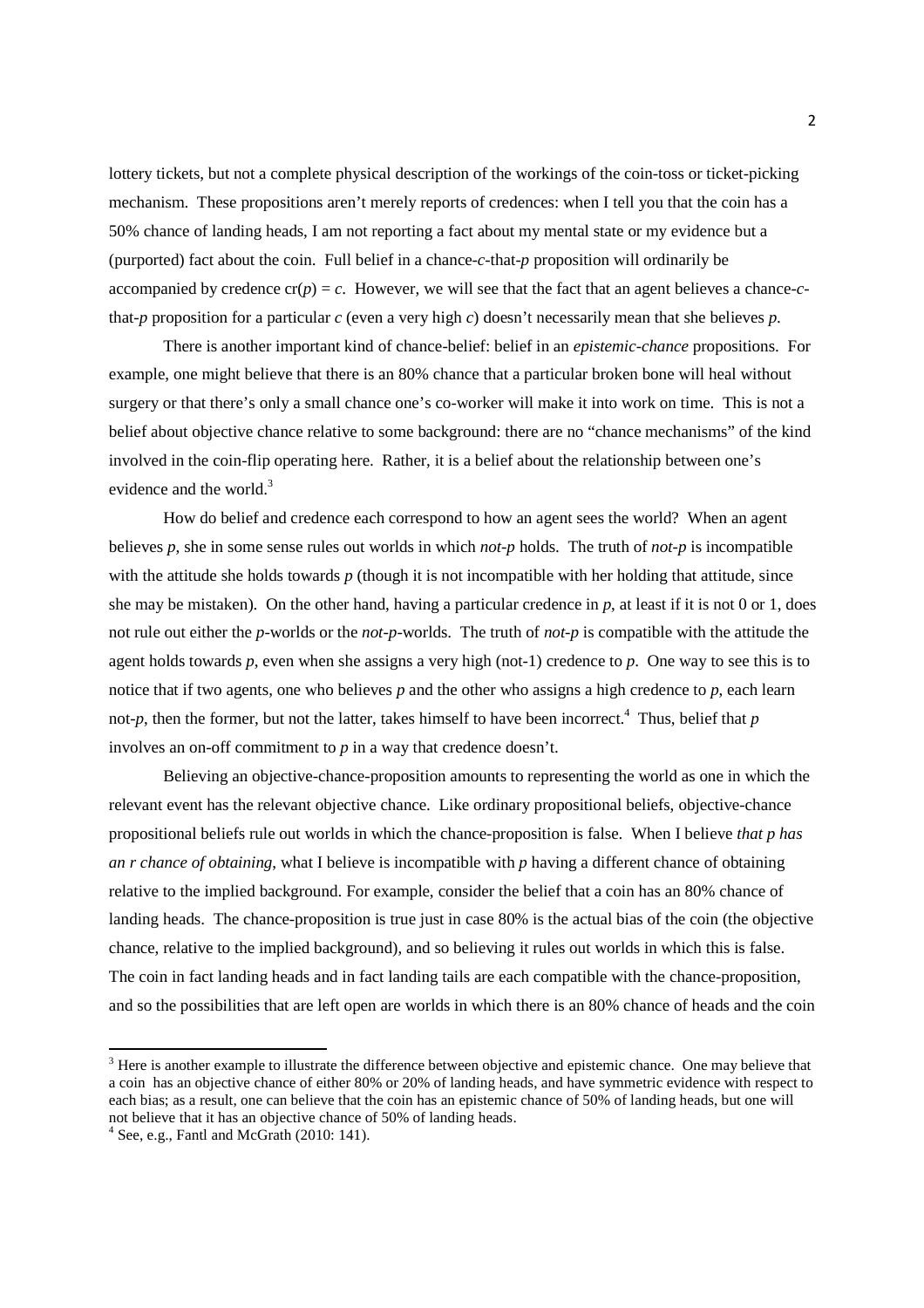lands heads, and worlds in which there is an 80% chance of heads and the coin lands tails. Thus, belief in chance-propositions about *p* does not rule out worlds in which *not-p* obtains, but it does rule out some worlds.

Similarly, beliefs in epistemic-chance propositions rule out the world being some way. Whereas the belief that there is an 80% chance of the coin landing heads rules out certain hypotheses about the coin, the belief that there is an 80% chance of a bone healing without surgery rules out certain hypotheses about the character of the agent's evidence in relation to the world. For example, it rules out the hypothesis that agent's total evidence (the x-ray appearing a certain way, the frequency of broken bones healing in the population) strongly indicates that the bone will not heal without surgery. Does credence rule out worlds in a similar manner? I won't take a stand on this, but note that to the extent one thinks of credence as playing the same role as belief in an epistemic chance proposition, one will think that the attitude one takes by having  $cr(p) = c$  rules out, for example, worlds in which *c* is an inappropriate credence for one to have. But to the extent that one thinks of credence as a state formed unreflectively (as a state, for example, that some animals can be represented as having) or that doesn't represent anything in the world, one need not think that the attitude rules out particular worlds.

There are two different, but related, questions concerning the relationship between belief and credence: how the mental states of belief and credence relate to each other, and how the normative states of rational belief and rational credence relate to each other. I am concerned here with the latter question: for an agent doing what she ought, how to do the credences she has relate to what she believes? Naturally, the answer to this question bears on the question of how the mental states relate to each other, but I will not directly address this question here. Rationality is to be taken in the "reasonableness" sense of rationality rather than the "coherence" sense: rational agents are agents who form the beliefs and credences they ought to form given their evidence and, if it is relevant, the situation they find themselves in. I will as far as possible avoid relying on particular normative epistemic notions (justification, warrant, and the like) that each entail reasonableness, since my main argument will rely on data about what a reasonable person ought to believe in certain cases rather than why they ought to believe it. As for credences, whether there are requirements beyond coherence is a matter of debate among formal epistemologists. However, the only fact I will make use of in my argument is a relatively uncontroversial one: if it is part of one's evidence that the frequency of truths in the reference class to which *p* belongs is *x*, and if there is no narrower or competing reference class for which one has evidence, then it is at least rationally permissible to set  $cr(p) = x$ .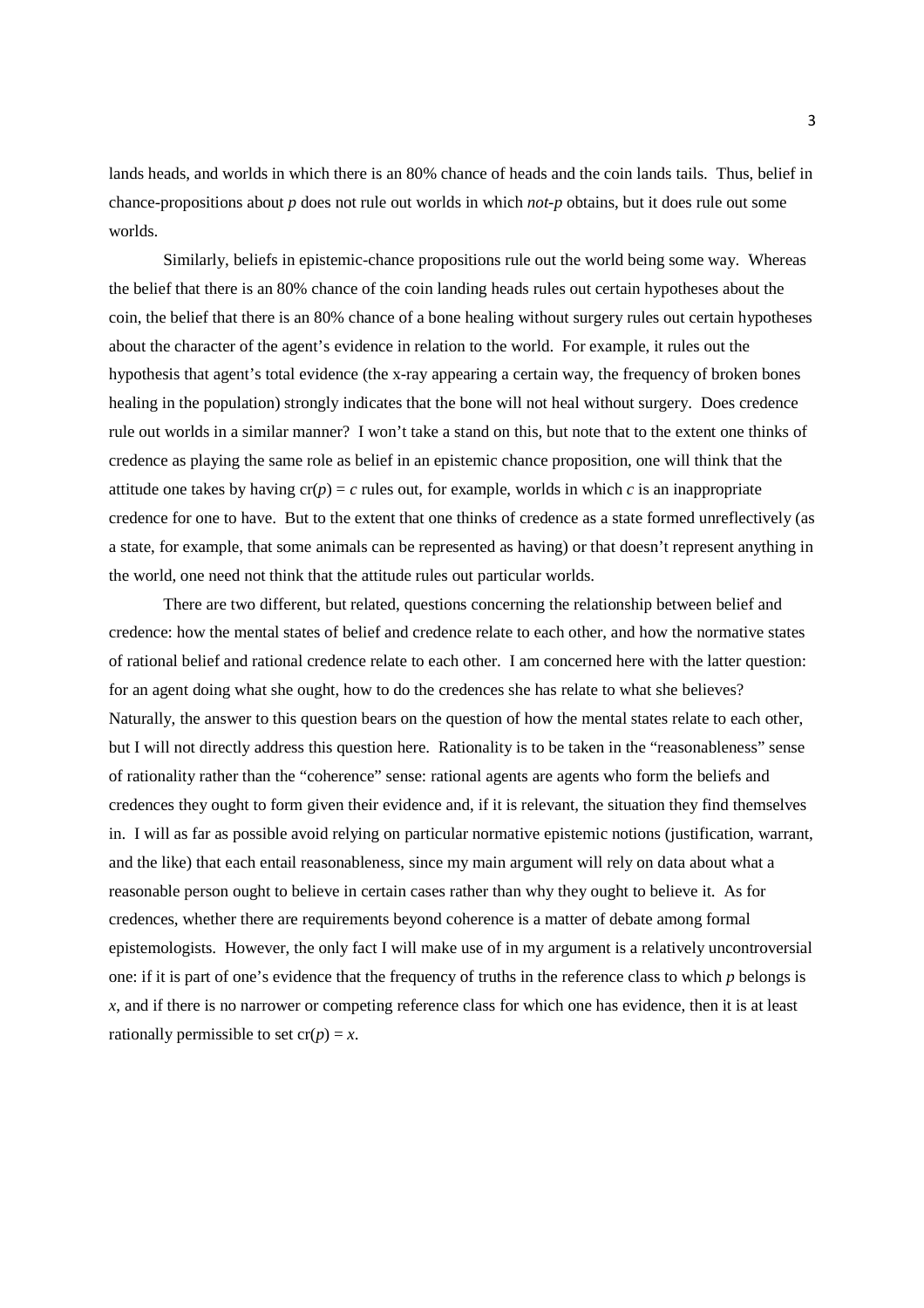There is another debate in epistemology which I seek largely to cross-cut: the debate about whether belief-like or knowledge-like states underlie action.<sup>5</sup> It may at first appear that anyone interested in discussing the role of credence and belief in mental life cannot avoid taking a stand here, since while full belief has its epistemic counterpart in knowledge, it appears there is no corresponding epistemic notion associated with credence. After all, belief can be true or false – a belief that *p* is true just in case *p* is true – but a credence cannot, and since knowledge is factive, only beliefs can constitute knowledge. However, there is a degreed sense in which credences can be assessed by their truth: a credence can be closer or farther from the truth. For example, if *p* is true, then  $cr(p) = 0.99$  is closer to the truth than  $cr(p)$  $= 0.1$ .<sup>6</sup> Furthermore, Moss (2013) has argued that credences can constitute knowledge because they can satisfy the factivity criterion when it is properly understood. Therefore, I tentatively accept that in addition to the ordinary notion of knowledge associated with belief, which we can call belief-knowledge, there is a notion of knowledge associated with credence, which we can call credence-knowledge, that plays a role parallel to the role that belief-knowledge is supposed to play with respect to belief. Thus, while I will be concerned with arguing that notions in the "belief package" and notions in the "credence package" each play particular justificatory roles, I won't take a stand on whether these roles are played by belief and credence or belief-knowledge and credence-knowledge.

 I will present a puzzle that, I will argue, lends support to two theses. The first is that (assuming the view known as the Certainty View is false) a rational agent's having a particular credal state does not entail that she has a particular belief state, even within a given context and set of stakes: belief cannot be reduced to credence. The second is that the notion of belief is ineliminable from our moral practices of holding each other responsible: we cannot construct the norms associated with these practices using credences alone. Thus, unless there is a way of resisting the puzzle, we have either to revise these practices or accept two epistemic notions that don't fit together well. (I will not in this paper consider a third route: trying to reduce credence to belief or to do without credence altogether.)

### **2. Assumptions and the State of Play**

 $\overline{a}$ 

Let me begin by outlining where the project of reducing belief to credence currently stands. One initial thought, of course, is that (at least for a rational agent) to believe *p* is to assign  $cr(p) = 1$ : to believe

 $<sup>5</sup>$  Two prominent theories that claim rational agents act only on what they know (rather than only on what they</sup> believe) include those of Fantl and McGrath (2002) and Hawthorne and Stanley (2011). See also the debate about norms of assertion, where Douven (2006) argues that the norm of assertion is not (as the consensus view holds) "assert only what you know" but rather "assert only what is rationally credible to you," where what is rationally credible to one is what we can or could rationally believe.

 $6$  Scoring rule arguments for probabilism have made use of the idea that it is an epistemic virtue to have  $cr(p)$  closer to 1 in worlds in which *p* is true and closer to 0 in worlds in which *p* is false. See Pettigrew (2011) for an overview of these arguments.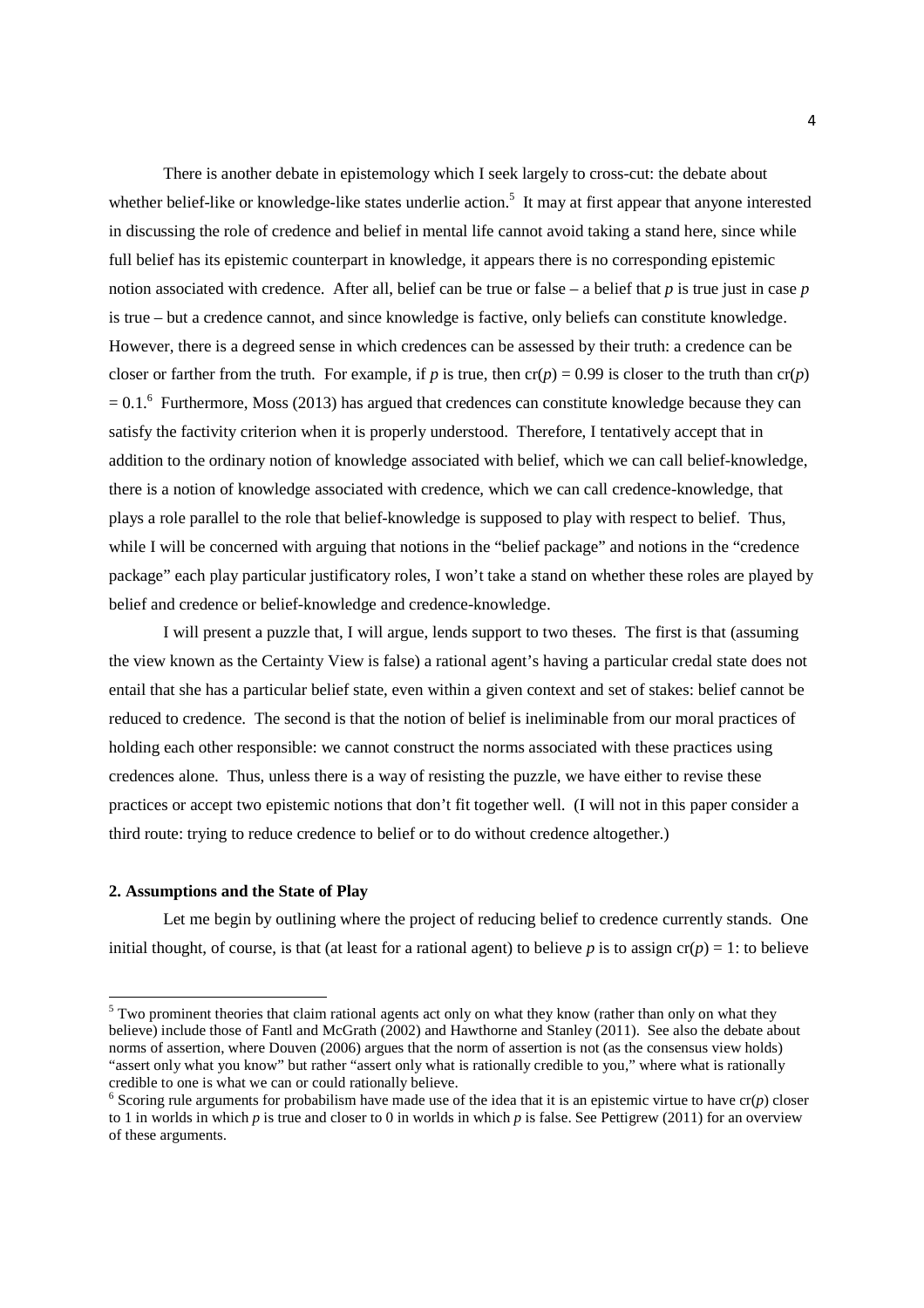something is to be certain of it. This view, the Certainty View, is naturally suggested by the description of credences as "partial beliefs." For the purposes of this paper, however, I will bracket this view and simply assume it is false. This assumption represents a mainstream view, though of course not everyone will be on board with it (I will later discuss whether accepting the Certainty View can solve the problem I raise for the eliminativist about belief).<sup>7</sup> If belief cannot be reduced to credence 1, then there are two initially promising proposals. The first is the Threshold View: there is a threshold *t* such that a rational agent believes *p* if and only if  $cr(p) \ge t$ . Of course, *t* may be somewhat vague. The second is the Modified Threshold View: that credence above a threshold, where the threshold is relative to the *context* or *stakes* involved, is necessary and sufficient for belief for a rational agent.<sup>8</sup>

The (unmodified) Threshold View has met with problems in the form of familiar paradoxes such as the Lottery Paradox and the Preface Paradox.<sup>9</sup> I will concentrate on the former.<sup>10</sup> Consider a candidate threshold *t*. Now consider a fair lottery with *n* tickets, where  $n > 1/(1-t)$ . For a rational agent, propositions of the form "Ticket *m* is not the winning ticket" are all rationally given credence above the threshold, as is the proposition "Some ticket will be the winning ticket." On the Threshold View, this implies that it is rational to believe all of these propositions, even though they jointly contradict. Therefore, under the assumption that one ought to believe the conjunction of what one believes (the "conjunction principle"), a rational agent ought to believe a contradiction. Furthermore, Douven and Williamson (2006) show that "defeasible threshold views" – views that say that there is a presumptive threshold credence for belief but that belief can be defeated in the presence of some specified condition that is purely formal in nature – run into modified versions of the lottery paradox. However, not everyone is willing to accept that the Lottery Paradox defeats the Threshold View. The "Lockean," for example, holds that the Threshold View is correct, and denies the conjunction principle: he thus allows that a rational agent can hold each of the "lottery beliefs" without holding their contradictory conjunction. In any case, we might worry about resting a claim about the relationship between rational belief and rational credence on a case which seems independently to present a puzzle for the belief package.

<sup>&</sup>lt;sup>7</sup> Authors generally focus on objecting to the claim that  $cr(p) = 1$  is *necessary* for belief. Nonetheless, the claim that cr(*p*) = 1 is *sufficient* for belief has also met with challenges: see Maher (1993) and Hájek (ms.). For an alternative picture on which full beliefs have maximal credence, see van Fraassen (1995), who takes conditional credences to be basic and full beliefs to be derived from them.

<sup>&</sup>lt;sup>8</sup> That justified belief requires credence over a threshold, which is relative to the stakes involved, is motivated in Fantl and McGrath (2002) by consideration of the phenomenon of "pragmatic encroachment." One kind of Modified Threshold View is what Schroeder and Ross (2012) call Pragmatic Credal Reductivism, spelled out in Weatherson (2005), and (under one interpretation) Fantl and McGrath (2010). (See also Harsanyi (1985) for a view of this type.) This view also fits with the general spirit of Hawthorne (2004) and Stanley (2005), although they both formulate their views in terms of epistemic probability rather than subjective probability or credence. <sup>9</sup> A more recent argument against Threshold Views that I won't discuss, but that is worth examining, is Jane

Friedman's (forthcoming) argument from the rationality of suspending judgment on high-credence propositions.  $10$  Kyburg (1961).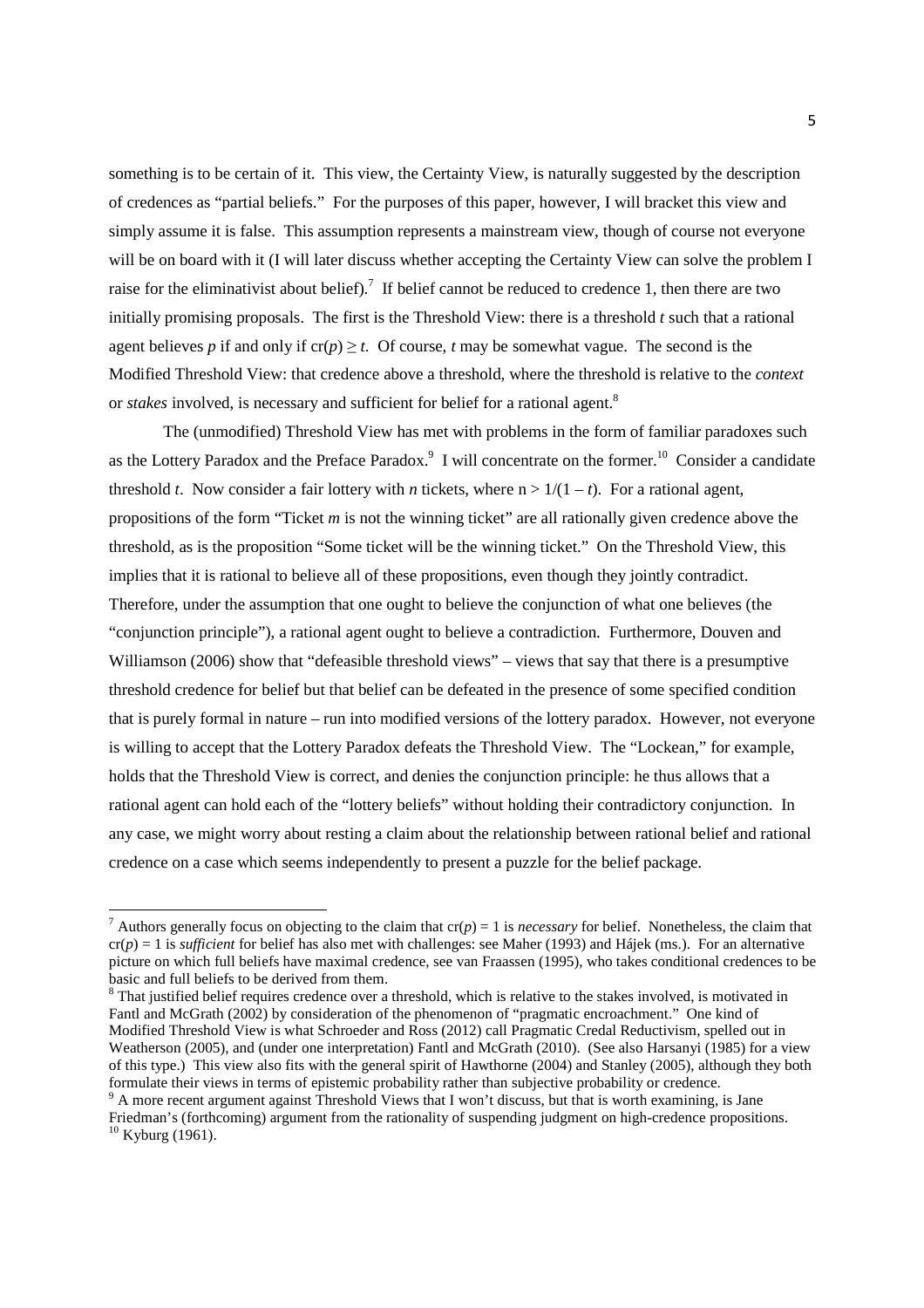I will argue that neither kind of threshold view can be correct, using pairs of cases that have the same stakes. The initial pair of cases is familiar to legal scholars, although these cases have also been discussed somewhat in the epistemology literature. The pairs of cases all have a structure in which it is clear what the rational credences are. Furthermore, they illustrate a point that goes beyond refuting the threshold views: that there can be no purely formal reduction of belief to credence. Finally, consideration of these cases will help uncover the domain in which belief plays an essential role.

## **3. No Formal Reduction**

We begin with a famous court case, the classic example of what is known as "the problem of naked statistical evidence" in legal scholarship. $11$  Here is the court case in broad outline. We will examine the hypothetical version that is usually presented in legal scholarship, the "Blue Bus Case," which abstracts from the non-critical details of the actual case.<sup>12</sup> As Fred Schauer presents it:

"Suppose it is late at night…and an individual's car is hit by a bus. This individual cannot identify the bus, but she can establish that it is a blue bus, and she can prove as well that 80 percent of the blue buses in the city are operated by the Blue Bus Company, that 20 percent are operated by the Red Bus Company, and that there are no buses in the vicinity except those operated by one of these two companies. Moreover, each of the other elements of the case – negligence, causation, and, especially, the fact and the extent of the injury – is either stipulated or established to a virtual certainty."(81-82)

In civil cases, the standard of proof is that the plaintiff must prove her case "by a preponderance of the evidence." This is usually taken to mean "by a balance of the probabilities" (Schauer notes that that is the phrase used in English law), which we might think means  $cr(p) > 0.5$ , where *p* is the proposition the plaintiff is trying to establish.<sup>13</sup> However, in the actual case, and "as the overwhelming majority of courts would conclude," according to Schauer, the plaintiff cannot win the lawsuit, because the evidence that the plaintiff was hit by a Blue Bus is 'merely statistical'. It is important to note that the statistical evidence is not *inadmissible*; rather, it is *insufficient* on its own.<sup>14</sup>

Given these facts, let us consider another hypothetical case, which we will call the "Green Bus Case":

Suppose it is late at night, and an individual's car is hit by a green bus. The two bus companies in the area, the Green Bus Company and the Yellow Bus Company, each operate 50 percent of the

 $11$  Central discussions of this case and others involving naked statistical evidence appear Nesson (1985); Cohen (1977); Thomson (1986); Colyvan, Regan, and Ferson (2001); and Redmayne (2008).

<sup>&</sup>lt;sup>12</sup> Presentation based on Schauer, Chapter 3. See that chapter for further details of the actual case.

<sup>&</sup>lt;sup>13</sup> But see Cohen (1977) for arguments (in addition to the one considered here) against the thesis that evidential standards can be cashed out in terms of credences or other "Pascalian" notions of probability.

 $14$  See Cohen (1977: 82).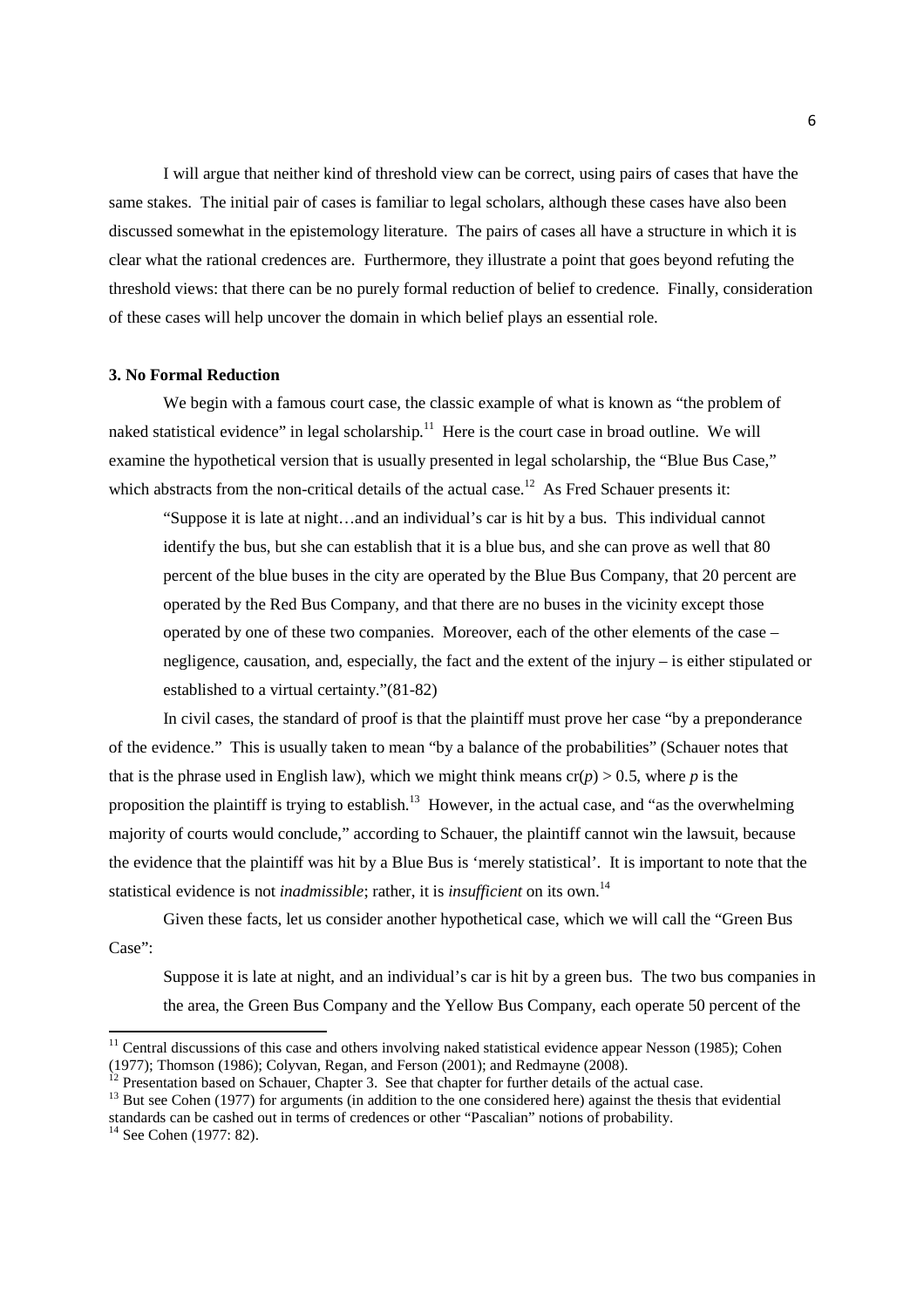green busses. There is an eyewitness, who identifies the bus as belonging to the Green Bus Company (the two bus companies operate busses with distinctive shapes). It is night-time, and so her vision is not ideal: let us say she makes mistakes 25% of the time. All of the other elements of the case remain the same.

Given the standard of preponderance of the evidence, we could speculate that in this case, the plaintiff would win a suit against the Green Bus Company.<sup>15</sup>

The situations appear to license the following credences as rational:  $cr(BB) = 0.8$ ;  $cr(GB) = 0.75$ , where BB stands for the claim that a bus belonging to the Blue Bus Company hit the woman in the first case, and GB stands for the claim that a bus belonging to the Green Bus Company hit the woman in the second case. However, only in the second case – the one with the lower credence – could the court judge that the plaintiff has won the suit. Let us use the language "a verdict that  $p$  is (or is not) licensed" to mean that a court ought (or ought not) to conclude that *p*. Here we have a case with the same stakes and context, in which cr(GB) = 0.75 does license a verdict that GB, but cr(BB) = 0.8 fails to license a verdict that BB. This is to say: threshold views of the relationship between *licensed court verdicts* and rational credence are false.

I don't want to rest too much on the undoubtedly vexed relationship between it being licensed for a court to conclude that *p* on the basis of some evidence and it being rational for an epistemic agent to believe that *p* on the basis of that evidence. What is important about this example for our purposes is that the claims about belief analogous to those about licensed verdicts are intuitive in these cases. It seems clear that when we reflect on all the evidence available in the case, and reflect on what we ought to believe, we don't have a clear (rational) belief about whether the Blue Bus hit the woman.<sup>16</sup> But in the case of the Green Bus, we do. (If you are worried that 0.75 is never high enough for belief – that there is some *necessary* (possibly stakes-dependent) credence threshold that is higher – then vary the examples to increase both numbers above whatever threshold you think is high enough for the Green Bus Case, e.g. make 95% of the busses Blue Buses in the first case and make the eyewitness 90% reliable in the second.) So I want to tentatively conclude that rational beliefs about this case track the licensed verdicts.

Here is another case, with the same form, that seems to prompt the same intuitions. You leave the seminar room to get a drink, and you come back to find that your iPhone has been stolen.<sup>17</sup> There were only two people in the room, Jake and Barbara. You have no evidence about who stole the phone,

<sup>&</sup>lt;sup>15</sup> In any event, if "preponderance of the evidence" sometimes requires only that the claim is more probable than not, we could tweak the information given so that it would license the same credence as in this hypothetical case and also license a court verdict. Since the argument in this section only hinges on what we ought to *believe* in these cases, the complexities of the actual legal system are unimportant to the discussion here.

<sup>16</sup> See also Thomson (1986), who argues that in the Blue Bus case, we don't *know* whether the blue bus hit the woman.

 $17$  I thank the students in Robert Audi's graduate seminar at Notre Dame for suggesting this case.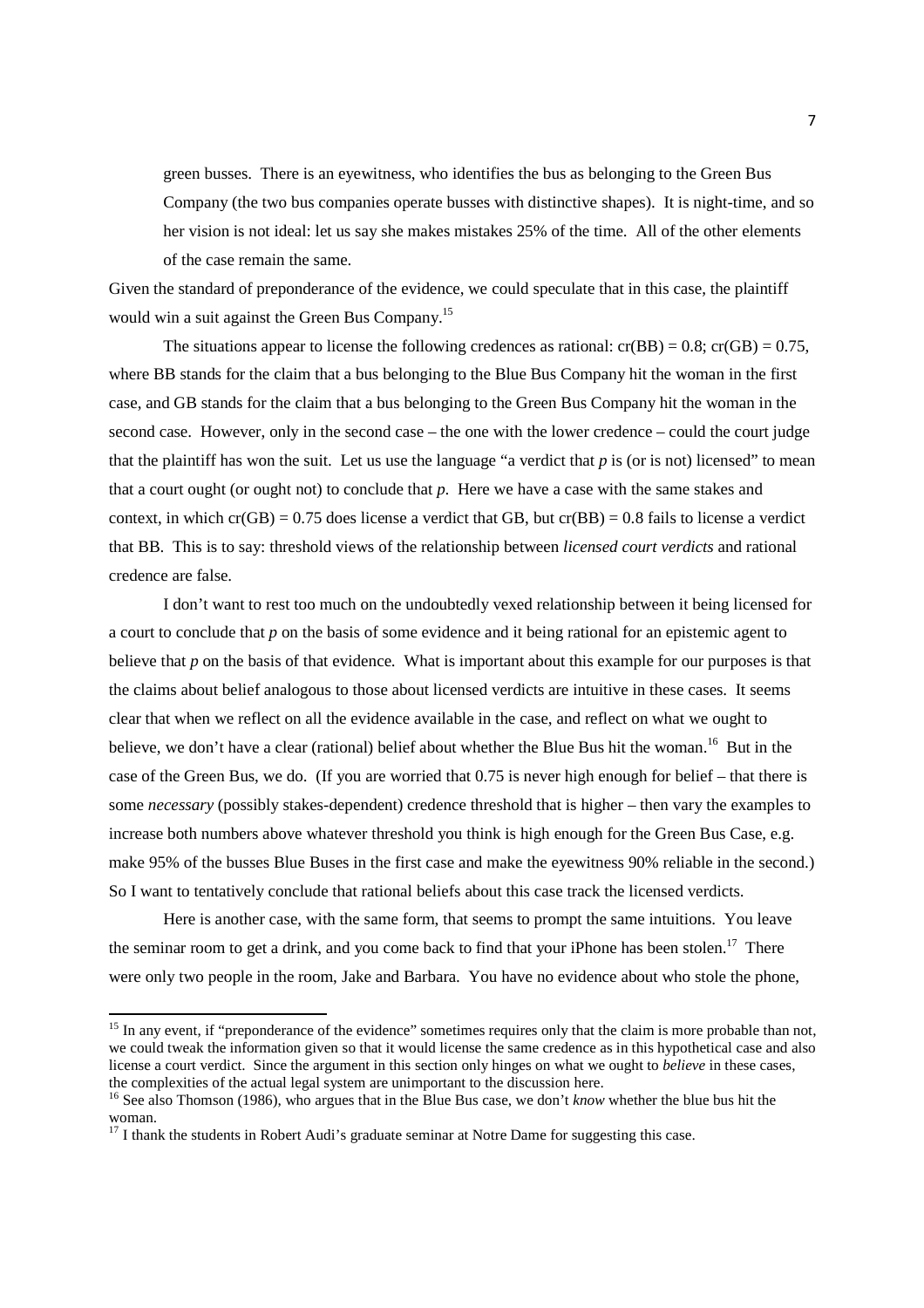and you don't know either party very well, but you know (let's say) that men are 10 times more likely to steal iPhones than women. I contend that this isn't enough to make you rationally believe that Jake stole the phone. If you accused Jake, he could, it seems to me, rightly point out that you don't have evidence that he in particular stole the phone. He could protest that you only know something about men in general or on average. But you should have a high credence that Jake stole the phone: if you had to place a bet with only monetary gain and loss at stake, it is clear that you should bet on Jake (given the statistics, you can expect to do better in general by betting on the man in in these kinds of cases: assuming there are an equal number of men and women in the population, then for every 11 cases of iPhone-stealing, 10 are perpetrated by men). On the other hand, if we modified the case so that you know that men and women are equally likely to steal, but a fairly but not perfectly reliable eyewitness (let's say, 90% reliable) tells you she saw Jake take it, it seems that you can rationally form the belief that Jake took it, even though you would have a lower credence in this case. A similar point holds if Jake has a guilty look and if guilty looks indicate strongly but not perfectly that the individual has perpetrated the crime in question.

Statistical evidence generally produces a rational belief in a chance-*c*-that-*p* proposition. It also presumably produces a rational credence of  $cr(p) = c$ . But what is interesting about statistical evidence is that it is often by itself not enough to produce a belief that *p*, even when *c* is very high. Admittedly, it will be hard to say what counts as merely statistical evidence, and I am leaving open whether statistical evidence can in some cases produce belief: I only claim that in many cases it cannot, even though it produces a higher credence than a rational agent will have in other cases in which she does believe. In at least some instances, belief is not fixed by credence, even in combination with stakes and context.

 That bare statistical evidence cannot produce belief is a common enough position in the literature. The Blue Bus case has been discussed extensively in the legal literature, and to a certain extent in the epistemology literature.<sup>18</sup> Furthermore, in the epistemological literature, Thomson (1986), Kaplan (1996), and Nelkin (2000) have each proposed to solve the Lottery Paradox by claiming that purely statistical evidence should not produce belief.<sup>19</sup> There is disagreement about why exactly these cases don't give rise to a verdict or to rational belief.<sup>20</sup> But most scholars seem to focus on the fact that beliefs formed on the basis of statistical evidence, if true, are correct as a matter of luck, and moreover, that the believer knows this (this makes them different from, say, Gettier cases). For example, as Thomson and Nelkin both point out, beliefs formed on the basis of statistical evidence are unsafe: crucially, they are not

 $18$  For references to the legal scholarship, see footnote 10. Discussions that focus on both legal and epistemological issues include Thomson (1986) and, more recently, Enoch et al (ms.). These do not explicitly focus on credence. <sup>19</sup> These accounts have come under fire. See, for example, Douven's (2000) reply to Nelkin. Douven's reply is specifically aimed at Nelkin's claim that the "One False Belief" accounts of Bonjour (1985) and Ryan (1996) cannot

handle an additional case she proposes. The cases here, however, have a different structure than Nelkin's cases. <sup>20</sup> For an outline of the disagreement about why they don't give rise to a guilty verdict in the legal case, see Redmayne (2008).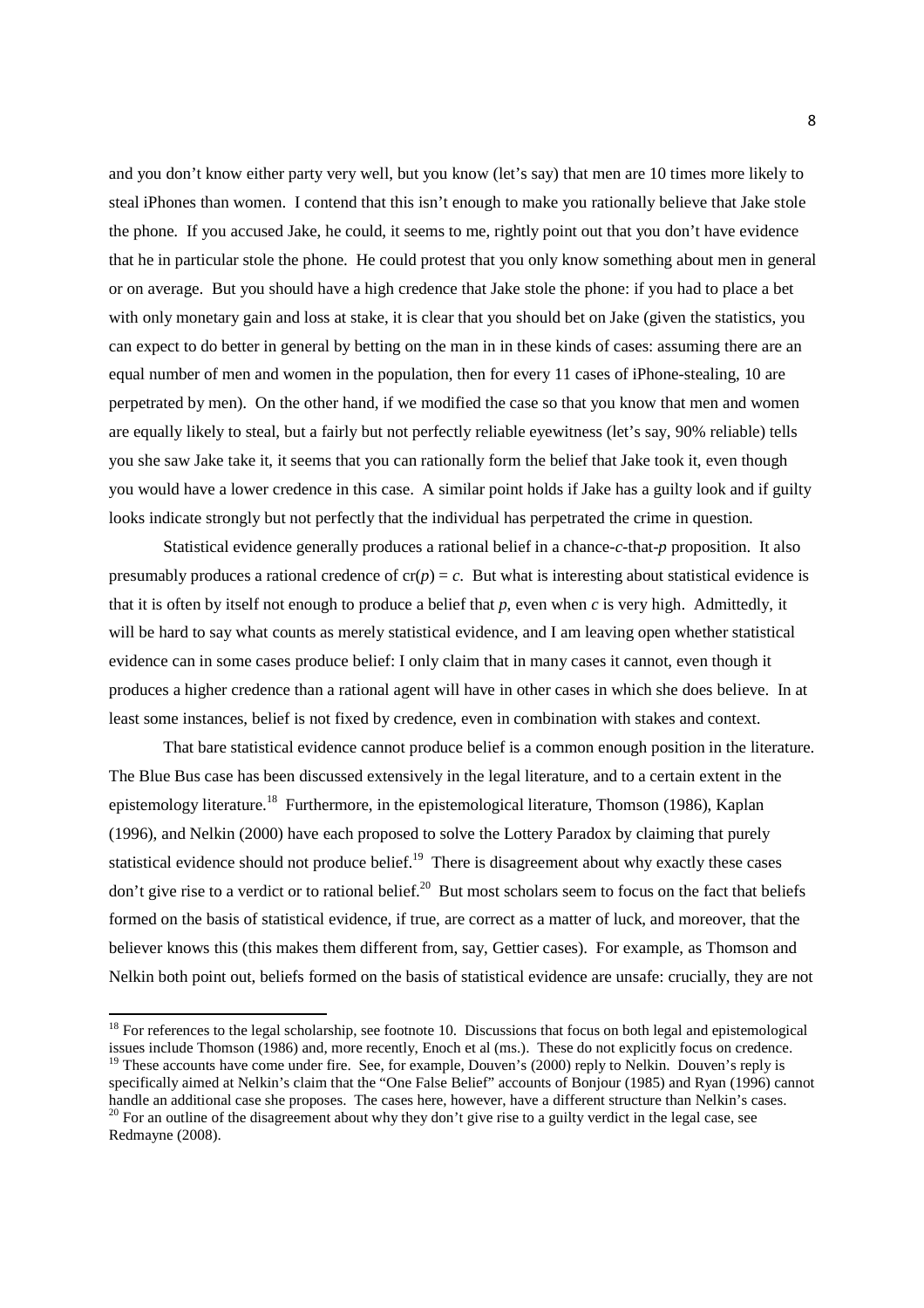causally connected to the truth of the proposition. But the belief in the chance-*c*-of-*p* proposition *can be* safe – or, more generally, correct not as a matter of luck – and so need not run afoul of rationality. Furthermore, the relevant credences are not going to run afoul of rationality. If one's credence in *p* is based only on statistical evidence, then one's credence exactly matches the frequency in the relevant class.

What we've seen is that a certain kind of evidential basis can give rise to a justified high credence without giving rise to a justified belief, whereas other kinds of evidential bases can give rise to a justified lower (but still high) credence and yet also give rise to justified belief. What is important about the cases here, and has not historically been the focus of the literature (primarily because the literature on statistical evidence has focused on what makes a belief justified rather than on the relationship between belief and credence), is that (1) the statistical-evidence cases here can be paired with non-statistical evidence cases that have the same stakes and context; and (2) it is clear what the rational (or at least rationally permissible) credence is in these cases. Thus, the argument here against the Threshold View rests on few auxiliary assumptions about rational belief (it does not, for example, assume the conjunction principle) and contains fewer "escape routes" in the form of allowing the threshold to change in response to other facts about the agent's situation. Again, I want to be clear that I don't have a general thesis about the role of statistical evidence in belief-formation. Clearly, statistical evidence, when paired with other kind of evidence, can figure into rational belief-formation: for example, evidence that the fingerprints found at a crime scene are a statistical match with those of the defendant, in combination with some evidence suggesting that she had motive to commit the crime, can lead to both a verdict and a belief in her guilt, when motive alone would not. Furthermore, it is possible that there are some cases in which statistical evidence on its own *can* give rise to belief. I am making the rather modest point that in at least *some* cases of *bare* statistical evidence, the evidence fails to produce a rational belief but does produce a rational high credence: higher than the credence in analogous cases in which the evidence does give rise to belief.

Why not try to build in the type of evidence into a reduction of belief to credence? The problem is that we aren't going to be able to read off the type of evidence from purely formal features of one's credal state. Granted, when the statistical evidence is about objective chance, one will have a high credence, if not credence 1, in a chance-*c*-of-*p* proposition. But consider again the iPhone theft cases, in which the statistical evidence is clearly not about objective chance. In the first case, you know that Jake is a man and that men are more likely to steal. In the second case, you know that Jake looks guilty and that people are more likely to look guilty after they've stolen. In both cases, you have a high conditional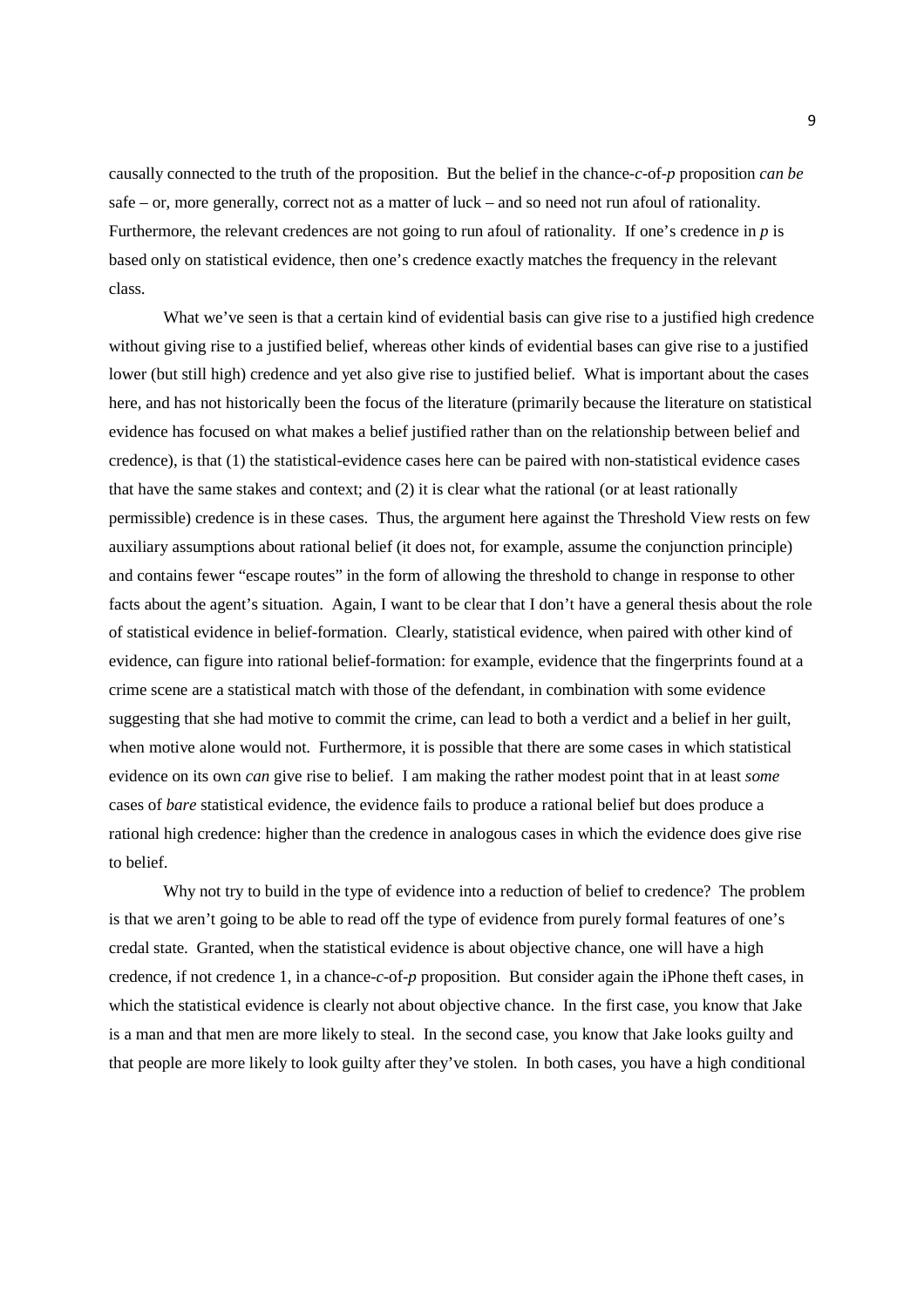credence that Jake stole, given, alternately, that Jake is a man and that Jake looks guilty.<sup>21</sup> But only in the second case do we think you ought to believe that Jake stole. A plausible explanation of this is that the counterfactual "if Jake hadn't stolen, Jake wouldn't look guilty" is true if Jake did in fact steal, but the counterfactual "if Jake hadn't stolen, Jake wouldn't be a man" is false regardless of whether Jake stole. Or, alternatively, that if Jake is guilty, then his guilty look is caused by his guilt but his being a man is not. And there need be no formal differences in credences between the cases. The crucial point is that one can't in general read the difference between causation and correlation off of a probability function; one needs to intervene in the world in order to establish a causal relationship.<sup>22</sup>

Even though there won't be a "local" difference in credence in the cases, one might wonder whether there will be a "global" or "holistic" difference, a difference in credences related to the target credences. For example, one might hypothesize that credences based on statistical evidence are less resilient than credences based on non-statistical evidence.<sup>23</sup> One might think that in most cases in which you have an extremely high credence, most pieces of evidence that you might get will not lower your credence very much, but that in the lottery case, for example, the announcement of the winner has the potential to drastically change your credence. Similarly, one might think that a second eyewitness will make less of a difference to the Green Bus case than a first eyewitness would make to the Blue Bus case. Cashed out formally, one might hypothesize that there will be a difference in the probabilities of BB and GB conditional on other relevant evidence. The problem with this response is that there won't be a difference between these conditional credences when the new evidence is independent of both the old eyewitness and the statistical evidence. Consider in each case the effect of an independent eyewitness, with reliability 0.75, who states that the bus belonged to the other company. In the Blue Bus case, the rational agent's credence on the new evidence will be  $cr(BB) = 0.57$ , and in the Green Bus case, her credence on the new evidence will be  $cr(GB) = 0.5<sup>24</sup>$  And if it is true that the wrong causal direction is

<sup>&</sup>lt;sup>21</sup> I'm leaving open how we want to represent the statistical evidence in the credal framework, as  $cr(p(Js) = 0.9 | Jm)$  $\approx 1$ , or as cr(Js | Jm) = 0.9. The latter seems more straightforward, but if we want to interpret statistical evidence as being evidence about the epistemic probabilities, we might want to employ the former. As for the suggestion that believing or having a high credence in an epistemic-chance proposition blocks outright belief, this won't work because epistemic-chance propositions are not believed only in response to statistical evidence: presumably one also believes that there is a high epistemic chance Jake stole in the "guilty look" case – that is just what it means to believe the guilty look is evidence of Jake's guilt in this case.

<sup>&</sup>lt;sup>22</sup> See Spites, Glymour, Scheines (1993). There are a few exceptions to this general claim but they are not relevant to the present case. Perhaps an objector could claim there will be a difference in one's credences in the relevant counterfactuals. But I doubt that an agent needs to formulate a credal opinion about counterfactuals in order to count as rational. Alternatively, one could try to add more to structure to credence functions. If one wants to take these escape route, it will be an interesting upshot of the argument here that rational agents need to have much more complex credences than is ordinarily supposed.

 $^{23}$  I thank Brian Weatherson and Roger White for raising this point.

<sup>&</sup>lt;sup>24</sup> In the Blue Bus case, where E is the new eyewitness's testimony and S is the statistical evidence, cr(BB | E & S) = cr(E | BB)cr(BB | S)/[cr(E | BB & S)cr(BB | S) + cr(E | ~BB & S)cr(~BB | S)] = (0.25)(0.8)/[(0.25)(0.8) +  $(0.75)(0.2)$ ] = 0.2/0.35  $\approx$  0.57. In the Green Bus case, where E is the new eyewitness's testimony and O is the old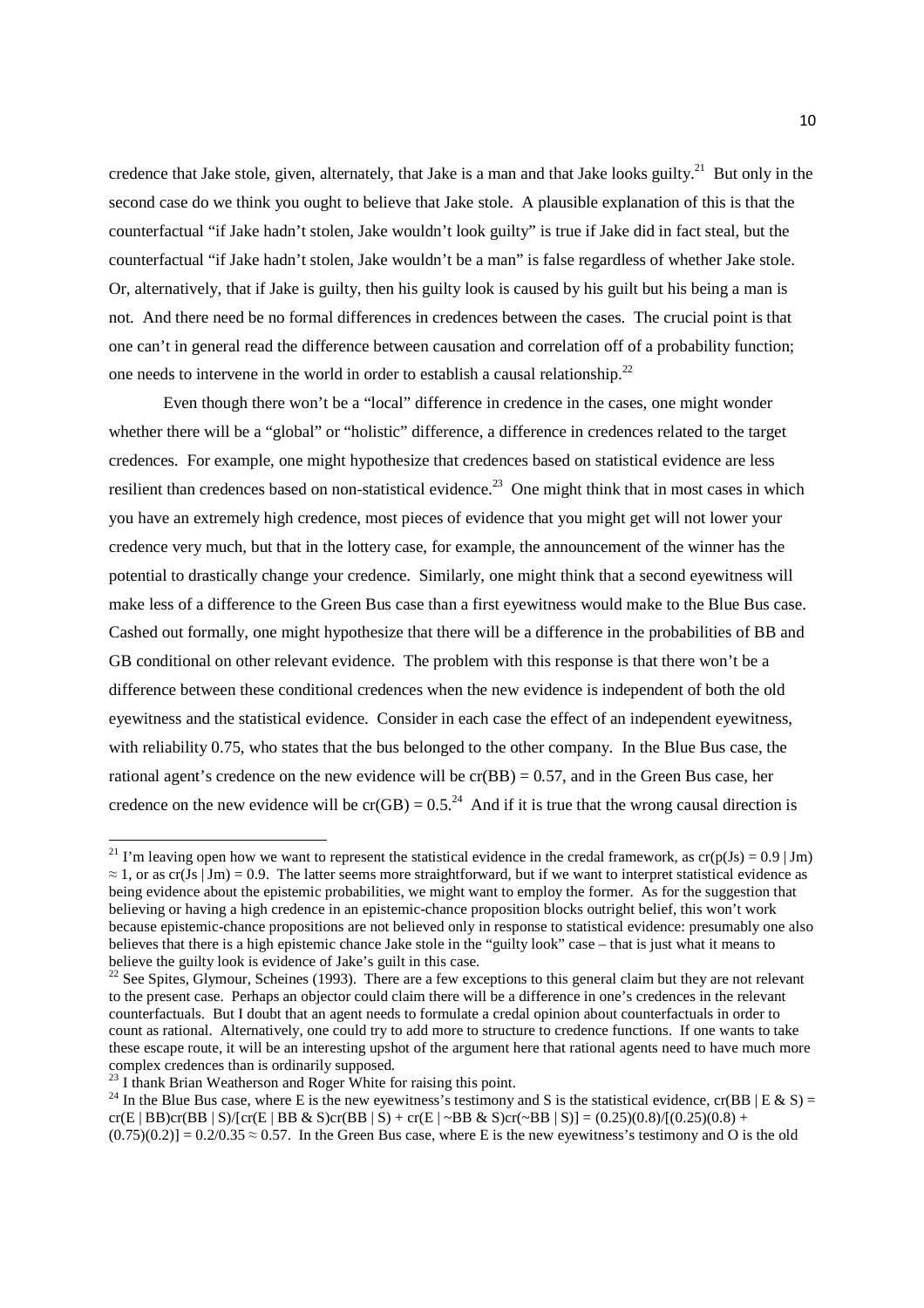why the evidence that should produce a high credence should not produce a belief, then this point generalizes. The statistical indistinguishability of causation from correlation (in non-intervention settings) means that taking *all* the formal properties of a credence function into account – even the global ones – won't be enough to distinguish between causation and correlation.

 What these cases bring out is that **rational credence and rational belief are sensitive to different features of evidence**. So while a given body of evidence will *usually* support a belief just in case it supports a high credence, there is no necessary connection between the two. The statistical cases show that credences don't distinguish between certain facts about our evidence in the way that belief does. What this suggests is the following picture: at the "base level," we have a body of evidence, which separately determines rational credence and rational belief. Since evidence that supports a high credence is often evidence that supports belief, there is generally a connection between the two. But the in-general connection is not intrinsic: it occurs because of the way both credence and belief are related to evidence, not because of the way they are related to each other.



Consideration of the fact that two different evidential bases can be such that the one produces a higher credence in *p* and no belief that *p*, and the other a lower credence in *p* but belief that *p*, also allows us to question an initially plausible sounding tenet about the relationship between credence and belief: if one believes *p*, and one's credence in *p* increases, then one continues to believe *p*. The statistical cases provide an easy example. Consider Kelly, a rational agent who is participating in a game show where she might win a prize. She has a very high credence (and belief) that the winner is determined by another contestant's choice, and she has a very high credence (and belief) that the contestant hates her, so she has  $cr(WON'T WIN) = 0.95$ . Let's say that she also believes she won't win the prize. She then discovers that the winner is determined by a fair 100-ticket lottery. Her credence increases to cr(WON'T WIN) = 0.99, but she no longer believes that she won't win; rather, she believes that she will almost certainly not win. If you are torn about this case, consider an analogous case involving judgment about a person's

eyewitness's testimony, cr(GB | E & O) = cr(E | GB & O)cr(GB | O)/[cr(E | GB & O)cr(GB | O) + cr(E | ~GB &  $O\text{er}(-GB | O)$ ] = (0.25)(0.75)/[(0.25)(0.75) + (0.75)(0.25)] = 0.5.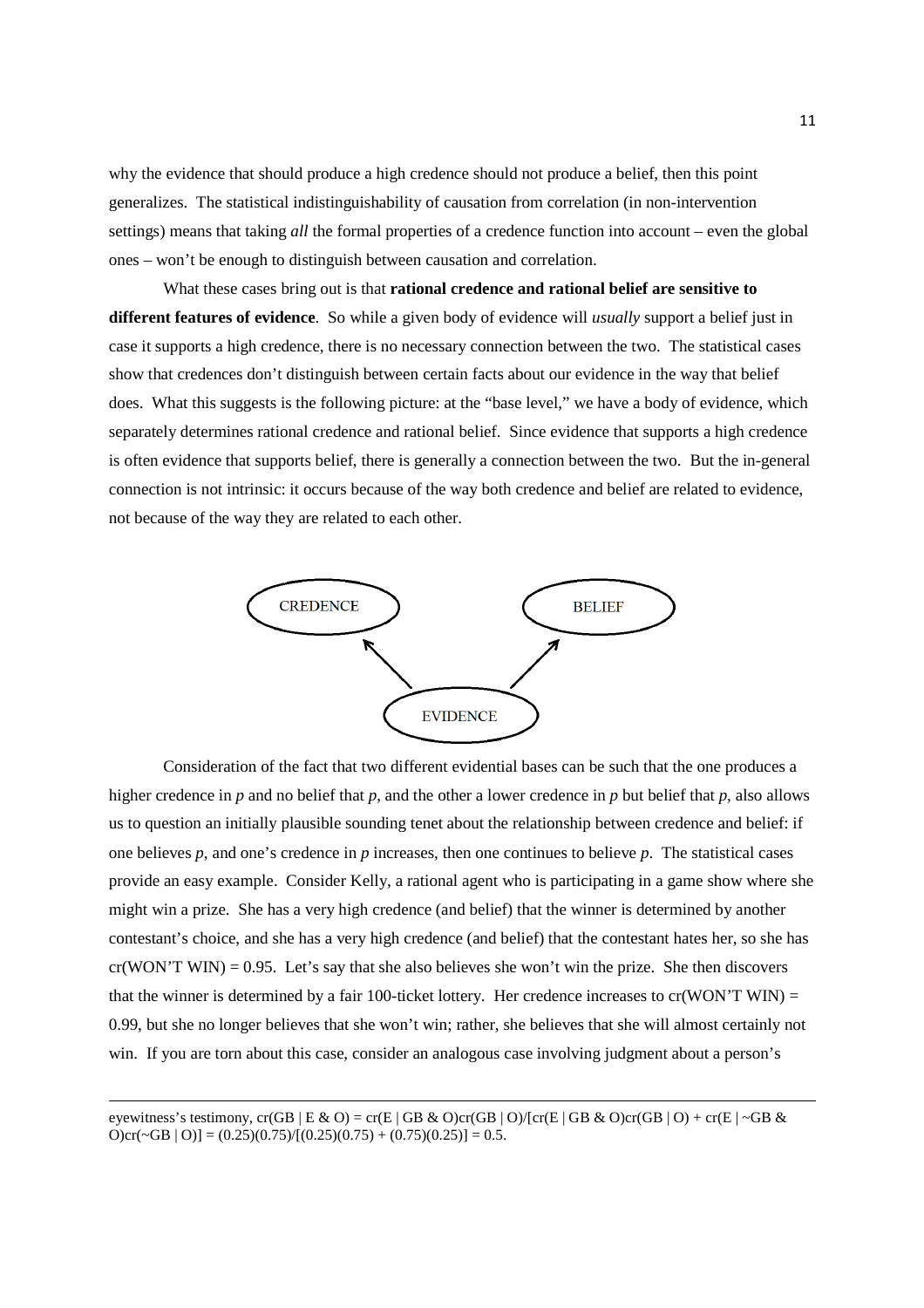guilt, e.g., you learn that Jake didn't have a guilty look on his face (just a bad reaction to cold medicine) and simultaneously learn that men are more likely to steal. I submit that your credence in Jake's guilt will increase, but you will lose your belief. The principle that belief is stable in response to an increase in credence (we might say, that belief is "monotonic" with respect to credence) is generally true. However, the fact that it is sometimes false shows that its appeal might be explained not by a tight relationship between credence and belief, but by the fact that in most ordinary cases, evidence that leads to an increase in credence also preserves belief.

Belief cannot be read off the purely formal properties of a credal state, even if we take into account stakes and context. However, as I will argue in the remainder of this paper, belief is ineliminable from our best theories about the norms associated with holding each other responsible.

## **4. Belief and Blame**

 $\overline{a}$ 

Given that belief is not reducible to credence, we might hope that we can do away with the notion of belief entirely by precisifying the principles in which it plays a role, or by relegating it role in the mental life of non-ideal agents, e.g., as a heuristic. However, as I will argue in this section, it turns out that we need belief, and its accompanying epistemology, precisely because there is a domain in which our norms involving belief are sensitive to the kinds of evidential connections that belief tracks but credence  $doesn't.<sup>25</sup>$ 

Let us consider the context in which the idea of credence was developed, and the norm in which it is well-suited to play a role: that of decision theory. Initially, decision theory was developed to characterize how one should bet in explicit betting contexts where the payoff of a bet depends on an objective-chance mechanism, such as the roll of a dice or the arrangement of a deck of cards. The norm of decision theory in its initial form, as developed by Pascal, was that one ought to choose, among the available actions, the action that maximizes expected monetary value, given the objective probabilities

 $25$  Theories that seek to eliminate belief altogether include Jeffrey (1970) and Christensen (2004). The latter argues that the notion of binary belief is useful, though "may not in the end capture any important aspect of rationality"(ix). Theories in which belief and credence play different roles in the same domain include the "reasoning disposition account" of Ross and Schroeder (2012). Theories in which credence and belief play the same role but occupy a different discourse include that of Frankish (2009). Sturgeon (2008) is a difficult theory to categorize, since he thinks that everyday evidence does not always rationalize sharp credence, and fuzzy confidence of a certain sort is identical with belief, but I tentatively place his theory in the category of theories in which credence and belief play a role in the same domain. Two theories that do recognize different primary roles for credence and belief are Mark Kaplan's (1996) Assertion View and Patrick Maher's (1993) notion of "acceptances." Both Kaplan and Maher claim that our ordinary notion of belief is not coherent, and each propose to replace it by a notion that shares many of the features of belief and does much of the same work. (Therefore, there is a sense in which these theories are eliminativist.) These theories are not reductionist in the sense that they don't reduce assertions or acceptances to credence, but they are reductionist in that they reduce the *rationality* of assertions or acceptances to facts about the agent's credences plus something else: for example, according to Maher, one rationally accepts a proposition if doing so maximizes expected "cognitive" utility. I think these theories are on the right track in their recognition of two very different kinds of activity, one which involves credence and one which involves something else.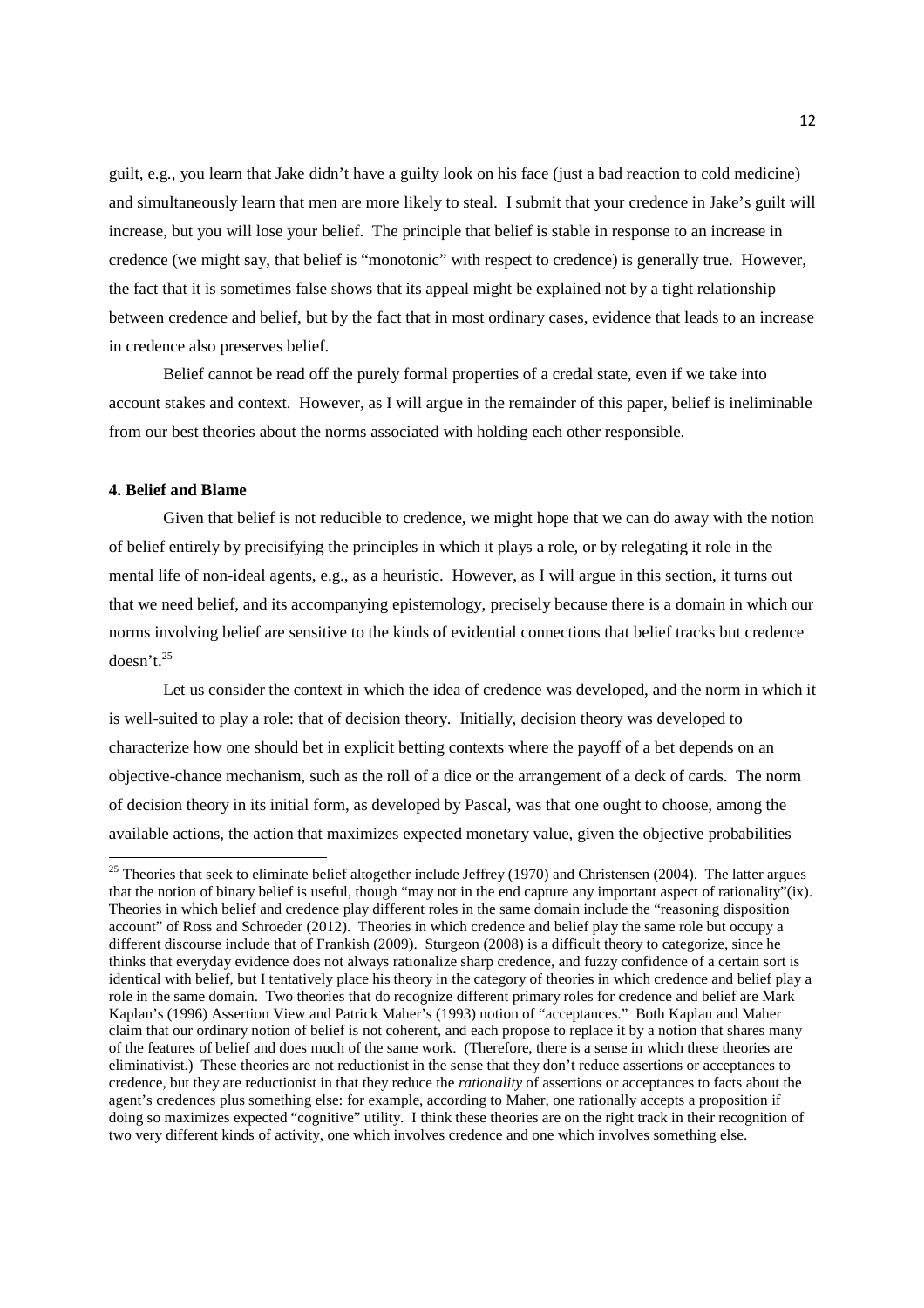involved.<sup>26</sup> That is, when facing a choice among lotteries of the form  $L = \{\$\mathbf{x}_1, \mathbf{p}_1; \$\mathbf{x}_2, \mathbf{p}_2; \ldots; \$\mathbf{x}_n, \mathbf{p}_n\},\$ where *L* yields  $\oint x_i$  with probability  $p_i$  one ought to choose the one with the highest value of  $EV(L)$  =  $\sum_{i=1}^n p_i x_i$ .

Decision theory in its modern form is the result of several modifications to this norm. First, the injunction to maximize expected monetary value was replaced by the injunction to maximize expected utility, where utility is a function of money.<sup>27</sup> Next, it was proposed that utility is a *subjective* function of money; furthermore, the domain of the utility function was expanded to include any consequence whatsoever, not just monetary consequences.<sup>28</sup> Finally, the domain to which the norm applied was expanded: instead of just pronouncing on how one ought to choose between lotteries with objective probabilities, it could pronounce on how one ought to choose between any acts whatsoever: the objective probability function, which assigns values to events that have objective probability, was replaced by a subjective probability or credence function, which assigns a value to any event whatsoever.<sup>29</sup> So, the norm of decision theory in its modern form is: when choosing among acts of the form  $g = \{E_1, x_1; E_2, x_2\}$ . ...;  $E_n$ ,  $x_n$ }, where *g* yields  $x_i$  in event  $E_i$ , choose the act with the highest value of  $EU(g) = \sum_{i=1}^{n} p(E_i) u(x_i)$ . For example, when one is deciding whether to bring an umbrella to work or leave it at home, one considers the utility of getting wet, of staying dry while not carrying an umbrella, and of staying dry while carrying the umbrella, as well as one's credence in rain and not-rain.<sup>30</sup> (Some have proposed further modifications of this norm, but these are irrelevant for our purposes.)

Thus, a norm that was originally developed in the context of betting came to be applicable to all actions, as actions are seen as bets on what the world is like. An important thing to note about this norm is that it captures the structure of the considerations involved in instrumental or means-ends reasoning. We might, colloquially, think of being instrumentally rational as taking the means to one's ends. This idea presents instrumental rationality as applying to an agent who wants some particular end and can achieve that end through a particular means. But the situation of actual agents is more complex. In typical cases, an agent faces a choice among means that lead to *different* competing ends, which he values to different degrees. And, in typical cases, none of the means available to the agent will lead with

<sup>&</sup>lt;sup>26</sup> See Fermat and Pascal (1654).

<sup>&</sup>lt;sup>27</sup> This was proposed independently by Daniel Bernouilli (1738) and Gabriel Cramer (see Bernouilli 1738: 33).

<sup>&</sup>lt;sup>28</sup> See, e.g., Ramsey (1926) and von Neumann and Morgenstern (1944).

<sup>&</sup>lt;sup>29</sup> See, e.g., Ramsey (1926) and Savage (1954).

<sup>&</sup>lt;sup>30</sup> I note that on a view that has become fairly standard in decision theory (the constructivist view), one does not have a utility function independent of one's preferences, so the norm of decision theory is technically to have preferences that obey particular axioms, from which it will follow that you are representable as preferring the act with the highest expected utility value. So a rational individual will not and cannot explicitly consider the utility of various outcomes. See, e.g., Dreier (1996). The difference, however, won't matter for our purposes – we will primarily be considering whether the norm of decision theory can capture certain intuitive decisions concerning our moral practices of blame – and so I will continue to speak in terms that make the discussion less cumbersome.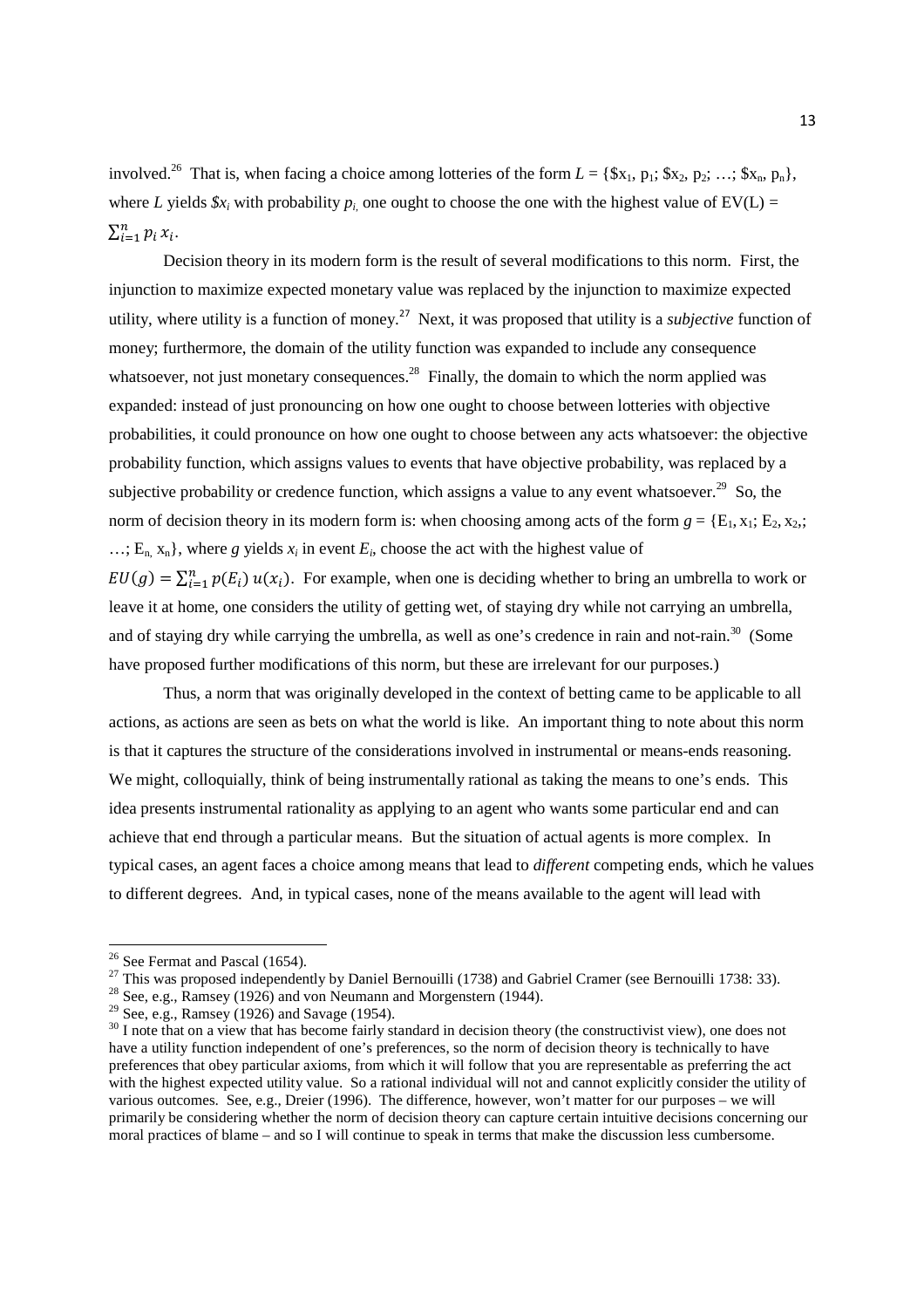*certainty* some particular end. So the agent's judgment about what to do – and the norm that describes what he ought to do – must be sensitive both to judgment about which ends he cares about, and how much, and to the likely result of each of his possible actions. Thus, the norm of decision theory can be stated:

ACTION NORM: Perform an act only if that act has higher expected utility than any of the other available acts, and perform any one of the acts that has the highest expected utility, given your credences in the events which bear on the utility of the acts.<sup>31</sup>

This, of course, is a subjective norm. The objective norm "perform one of the acts that will in fact produce the highest utility" may also be important, but here the focus is subjective norms: what you ought to do given your epistemic state.

Decision theory, then, with credences, is extremely good at explaining justified actions in the domain of what we might call personal action: action when the only or primary relevant stakes are for the agent. It is able to capture the norm of personal action because it explains how both epistemic and value facts jointly contribute to a pronouncement about what one ought to do. Notice that this norm doesn't itself mention beliefs.<sup>32</sup>

If we want to argue that credence can do all of the work that belief is supposed to do, we would need to show that in all of the contexts in which we seem to have a norm that mentions beliefs or beliefknowledge, we can formulate a norm that mentions only credences or credence-knowledge that recommends the right actions. For example, while it may be debatable what beliefs a rational agent has in the lottery cases, we arguably don't need the concept of belief in these cases anyway, since we can explain all of the actions an individual should undertake with respect to the lottery just by citing her credences and the Action Norm.<sup>33</sup> Given that the Action Norm is the main norm that uses credences, and it is supposed by its proponents to be very general, the natural thing to do is to try to explain all norms that purport to employ belief as particular applications of the Action Norm.<sup>34</sup> For example, one might explain the apparent norm that we ought to act on what we believe as follows. While ideally rational agents reason about what to do using credences, reasoning with belief leads to roughly the same practical upshots in a large range of cases, and given the cognitive costs of reasoning with credences as opposed to

<sup>&</sup>lt;sup>31</sup> If there are no ties, this norm reduces to: "Perform an act if and only if that act has the highest expected utility among the available acts, given your credences in the events which bear on the utility of the acts."

 $32$  Though Ross and Schroeder (2012) argue that its application rests on belief: belief plays a role in setting up decision problems, about which we can then reason using credences.

 $33$  This isn't to say we can't explain actions in lottery cases using beliefs: they can perfectly well be explained using beliefs about objective chances. The point is just that we can also explain them using credences.

<sup>&</sup>lt;sup>34</sup> Additionally, although this isn't the subject of this paper, the "belief-only" theorist who wants to eliminate the need for credences but doesn't think they can be reduced to beliefs, would need a way to capture the Action Norm and the interaction between the epistemic and value facts, using just beliefs and chance-beliefs as epistemic facts – or would need to argue that this norm is not the correct norm for personal action.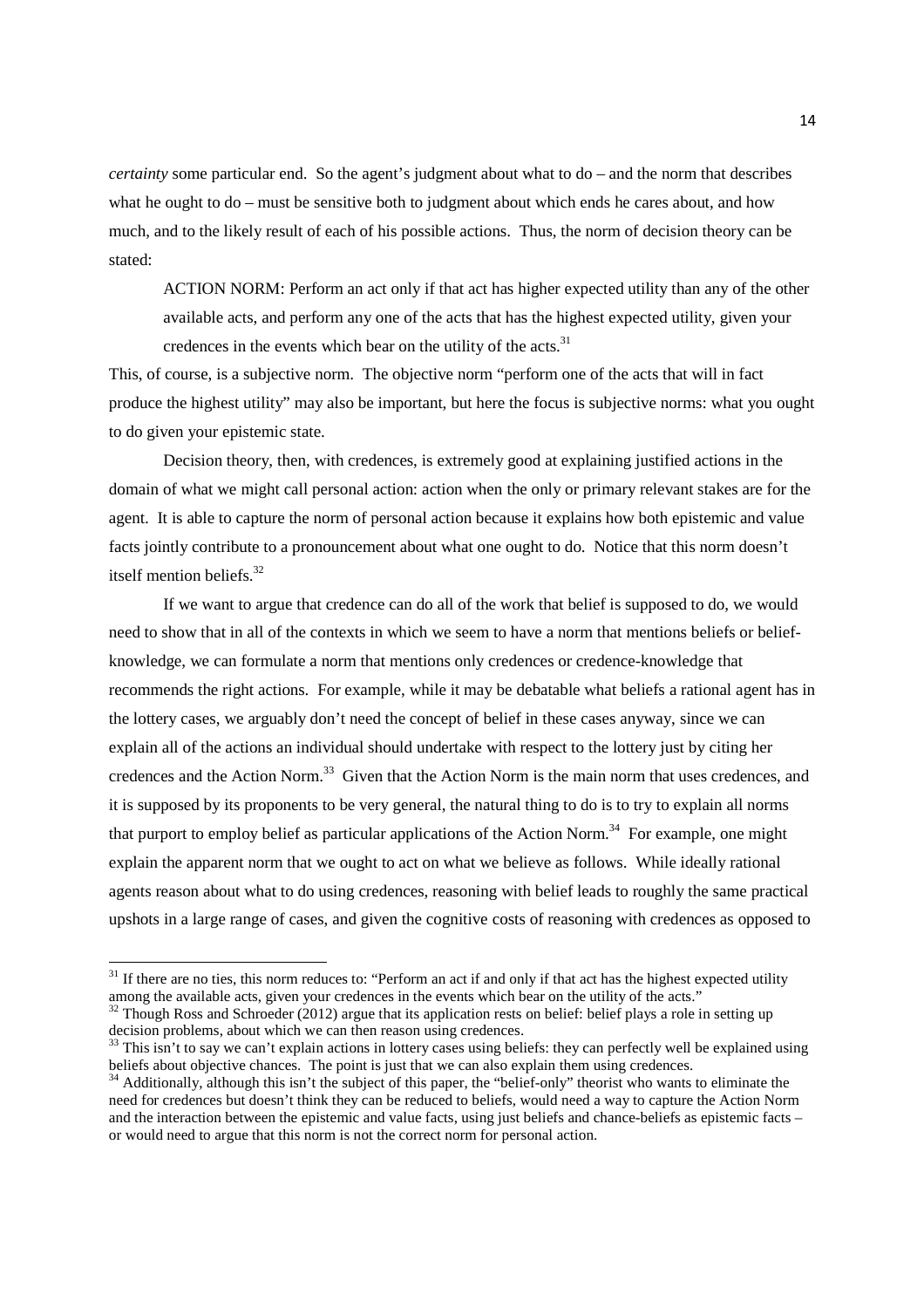belief (or as opposed to the propositions that are the contents of belief), actual humans are better off using beliefs.

What I will show in this section is that there appears to be an important norm governing our current practices that involves belief. I will take for granted that the apparent norm really does govern our practices, and I will try to say why this might be so, though I will note an avenue for resisting this. I will then show that this norm cannot be readily redescribed, using decision theory, as a norm involving credences. I will then consider what options are open to the defender of reduction.

Within our practices of holding each other morally responsible, having a reactive attitude  $-e.g.,$ resentment, indignation, guilt, or gratitude – toward someone on account of her action is a prevalent, perhaps indispensible, way to hold her responsible for that action.<sup>35</sup> Whether to blame or praise someone via the reactive attitudes is an all-or-nothing decision based, so it seems, on what I *believe* (or know) about the facts concerning her and her action, such as whether she actually performed the act and whether that act was permissible. While reactive attitudes do come in degrees, the degree of blame I assign to a particular agent is based on the severity of the act, not on my credence that she in fact did it. If I have a 0.99 credence (and full belief) that you shoplifted a candy bar, I feel a small amount of indignation toward you, but if I have a 0.2 credence (and lack a full belief) that you stole from a hungry orphan, I withhold indignation altogether, even if the mathematical expectation of how much blame you deserve is higher in the latter case. Merely statistical evidence seems to play a similar role as in the legal cases: even if I know that 80% of teens shoplift, I ought not to believe of a particular teen that she has shoplifted and I ought not to condemn her for shoplifting. Again, I am called on to make a pronouncement about whether you did some act, and treat you accordingly.

So the norm associated with blame is, roughly speaking:

 $\overline{a}$ 

BLAME NORM: Blame someone if and only if you believe (or know) that she transgressed, and blame her in proportion to the severity of the transgression.<sup>36</sup>

<sup>&</sup>lt;sup>35</sup> I am presupposing the common view that having a reactive attitude toward someone is sufficient to praise or blame him, in the tradition of Strawson (1962). While I note that there is some disagreement with this claim, it is a natural view to take, as reactive attitudes appear to be an important component of our moral responsibility practices. Further, even if this turns out to be incorrect, the points I make here hold under any reasonable understanding of blame.

<sup>&</sup>lt;sup>36</sup> A few caveats are necessary. First, on some views, there is a distinction between when we ought to blame someone and when we ought to find them blameworthy, and theorists adhering to these views may think that the above norm should concern when to judge someone blameworthy – whether to blame her will be a matter of whether some additional condition (e.g. concerning my relationship to her) is fulfilled. However, this distinction will not matter for the discussion here, since in all cases we may simply assume that the additional condition is met. Second, this norm might be thought of as defeasible, for example if the individual is believed to have transgressed but is judged not to be a member of the moral community. A final complication arises from the possibility that we believe an individual committed a transgression, but we are unsure about the exact badness of the transgression. How to in general handle examples in which the uncertainty is not about whether the agent performed the act but about the status of the act itself is beyond the scope of this paper. It is possible that these examples are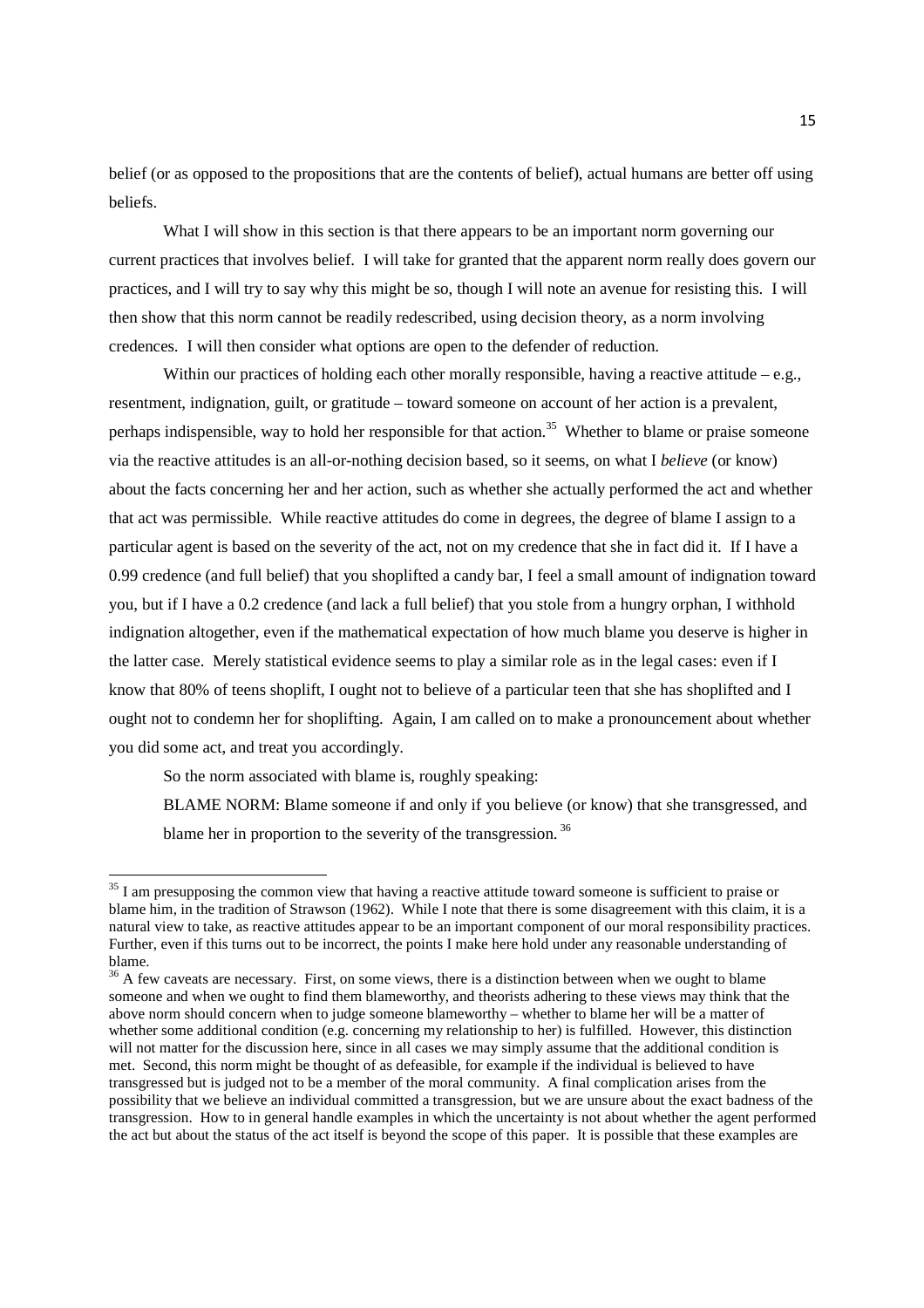Like the Action Norm, this is a subjective norm. There is also a corresponding objective norm: "Blame someone if and only if she transgressed, and blame her in proportion to the severity of the transgression."

As I have pointed out, the corresponding norm that would be an application of decision theory appears to be false:

BLAME NORM, CREDENCE VERSION: Blame someone in accordance with the expectation of how severely she transgressed, given your credence that she transgressed and the severity of the transgression.

One might object that we do sometimes blame individuals in a more guarded way, precisely because we are not certain whether or not they meet the conditions required for blame. For example, you might blame a colleague for not showing up to a meeting, but temper your blame to the extent that you are not sure whether she has an excuse. If I am correct that blame essentially rests on belief rather than credence, then there are at least two ways to describe these kinds of cases. First, it might be that you blame her, but you have doubts about whether this is the right thing to do. Here, we might say that you believe she did something wrong, but you have second-order doubts about whether your belief is correct. Thus, you apply the norm, but doubt whether your application is correct. Alternatively, it might be that you don't blame her but are unwilling to definitively withhold blame. Here, we might say that you suspend judgment on whether she did something wrong or not, and we might revise the suggested blame norm to say "Blame someone if you believe she transgressed and don't blame her if you believe she didn't," where not definitive instruction is given when neither of the conditions are met.

 Regardless of the explanation for tempered judgment in any particular case, the test for whether these cases undermine my claim that the blame norm rests on belief rather than credence is as follows. Consider someone who definitively performed an act that merits a level of blame that is exactly equal to the *expectation* of blame in the tempered judgment case: for example, a colleague who arrives late to a meeting (a less bad offense) who you know has no excuse. If the attitude one takes towards the colleague in this situation is the exact same attitude one takes in the tempered judgment case, then this is a point in favor of resting blame on credences. But if the attitude is different – if, for example, you blame the absent colleague more than the late colleague, but take some second-order attitude that mitigates your blame in the former case – then that's an indication that blame has belief rather than credence as a necessary component.

best handled by introducing a decision-theoretic calculus into the assessment of the severity of the transgression itself, so that the norm is "Blame someone if and only if you believe (or know) that she transgressed, and blame her in proportion to the expected severity of the transgression." Nonetheless, the main point is that the norm concerning blame has the general form given above: an epistemic component which must be satisfied if blame is to be apportioned at all, and a separate component describing the amount of blame to be apportioned.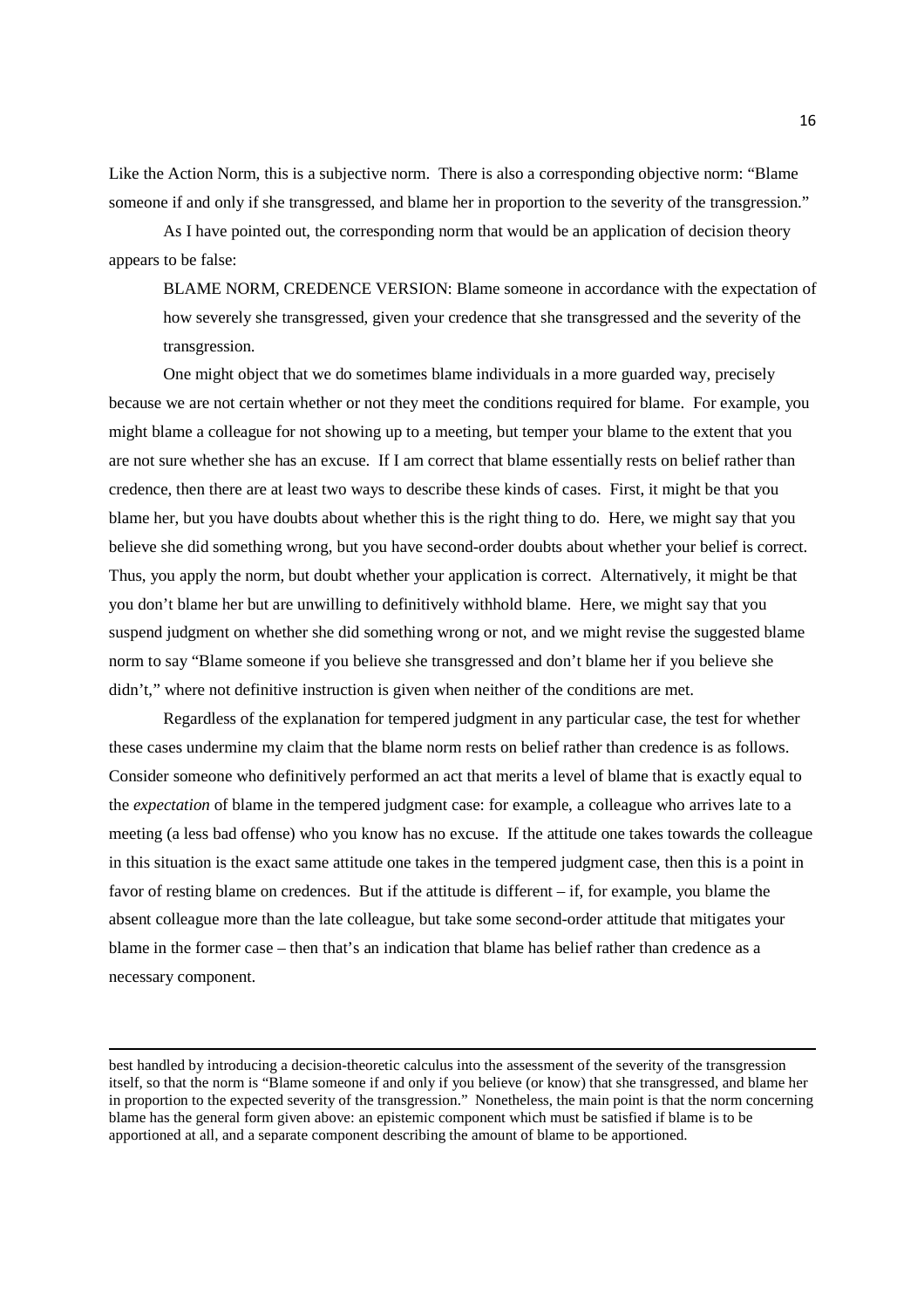As further support that practices of holding each other responsible are governed by on-off rather than partial attitudes, consider what happens in the courtroom. A jury is called on to offer a verdict – a verdict about whether a particular defendant is guilty or not formed only on the admissible evidence – and it is on that basis that the defendant is punished or not. We could imagine a legal system that punishes defendants on the basis of some partial attitude the jury forms in her guilt: the defendant gets two years if the jury forms a credence (or partial verdict) of 0.9 in her guilt, four years if the jury forms a credence of 0.95, and so forth. Indeed, perhaps this system would maximize expected utility, when we take into account the value of punishing a guilty person and the disvalue of punishing an innocent person. Alternatively, in civil disputes over a sum of money, we could award the money in proportion to our credence in who it rightfully belongs to. As Nesson points out, this approach "addresses the concerns of the decision theorists so well that a question arises as to why our legal system is so firmly committed to the all-or-nothing rule."<sup>37</sup> And it does not seem that the main objections to such a system are practical: although forming a precise credence would be too practically difficult, we could imagine there being more than two possible verdicts, e.g., definitely guilty, probably guilty, probably not guilty, definitely not guilty, each with an appropriate sentence.

The reason such a system is not adopted is that the jury is called upon not merely to assess the total strength of the evidence, but to render a yes or no verdict as to the defendant's guilt: to take a stand about whether she is guilty; as Nesson puts it, to "make a statement about what happened."<sup>38</sup> While it is possible that this stand needs to be informed by credences, and perhaps the evidence will justify a verdict only if it also justifies a credence above a threshold (though the ideas of "beyond a reasonable doubt" and so forth may also be explainable without reference to credence), the jury is called on to do something in addition. While the cases of jury verdicts and interpersonal blame aren't directly analogous – arguably courtroom practices are shaped by merely practical considerations more than reactive attitudes are – they are both examples concerning a norm we have adopted for evaluating individuals, which rests on an onoff attitude, and in which there is some obvious alternative norm that rests on a partial attitude but that we are hesitant to adopt.

If I am right that norms involving attitudes like blame involve belief, then we can close off one kind of response to the statistical cases. One might have thought: every bit of evidence is ultimately statistical, and whether we think a subject is justified in her belief changes with the context, i.e., with whether the evidential uncertainty is described as a lottery. For example, when we are really made to focus on the fact that an eyewitness being 75% reliable means that it is merely a matter of chance whether

<sup>37</sup> Nesson (1985: 1382).

<sup>&</sup>lt;sup>38</sup> Nesson (1985: 1359).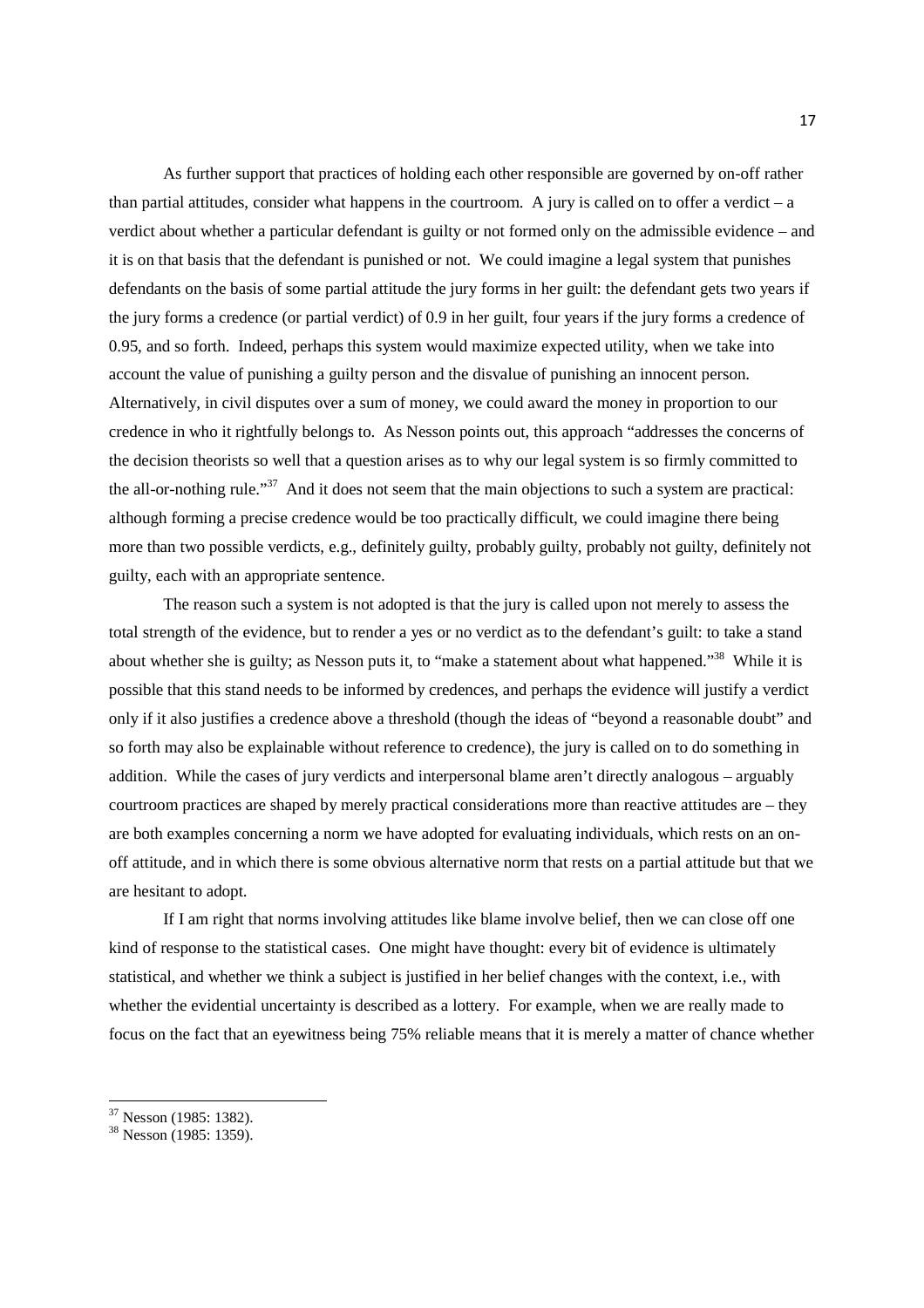she got it right in this case, we may no longer think the belief based on eyewitness testimony is justified.<sup>39</sup> But we do think there are context-independent facts about whether individuals ought to be blamed on the basis of the evidence. If the norms concerning the attitudes like blame involve belief, then there has to be some privileged description of the evidence with respect to which beliefs ought to be formed or not formed, and with respect to which reactive attitudes are appropriate. (We similarly take there to be context-independent facts about whether jury verdicts are justified.)

 The norm concerning blame appears to rest on belief rather than on credence, at least according to our ordinary practices. However, there are a few responses available to the credence-only theorist. The first, of course, is the route this paper assumed away: to accept the Certainty View. Related to this strategy, one could argue that blame requires knowledge rather than belief, and that the Certainty View about the relationship between knowledge and credence – that knowledge entails or requires credence 1 – is correct. A second response is to argue that there is something mistaken about our ordinary practices. One might seek support for this view by pointing out that we do tend to place too much weight on testimony, and are susceptible to the base-rate fallacy. However, in order to solve the problem of statistical evidence for the pairs of cases at hand, one would have to argue either that we ought to blame a particular man for stealing or a particular teenager for shoplifting on the basis of the statistical evidence, or that we ought to withhold blame unless we have credence 1 – that is, unless there is no evidence we consider possible that could tell against an individual's guilt. Both routes would constitute a radical revision of our practices, and strike me as unattractive (indeed, the first strikes me as repugnant). A third response is to argue that decision theory, with credences, can handle all of the cases in question. I now consider this response in detail.

Even though credence is largely absent from legal sanctions, and from our ordinary practice of blame, might the defender of the credence-only taxonomy argue that what ultimately justifies our evaluations is credence, not belief? The argument could run as follows. First, the credence-only theorist could argue that to partially sanction an individual for, say, stealing from a hungry orphan is no worse for the individual than fully sanctioning her for that particular act, so there really are only two possible judgments: guilt and not guilty. This seems to me a difficult claim to establish, but perhaps not impossible. Next, the credence-only theorist could point out that if there really only are two options – sanction someone for a particular act and don't sanction someone for that act – then which of these acts maximizes expected "moral" utility will track an agent's credences, and so credences alone can explain which of these two acts an agent ought to adopt. Thus, the blame norm, employing credence, is:

BLAME NORM, REVISED CREDENCE VERSION: Blame someone, and blame her in proportion to the severity of the transgression, if doing so has a higher expected moral utility than

<sup>&</sup>lt;sup>39</sup> I thank Sarah Moss and David Christensen for raising this objection.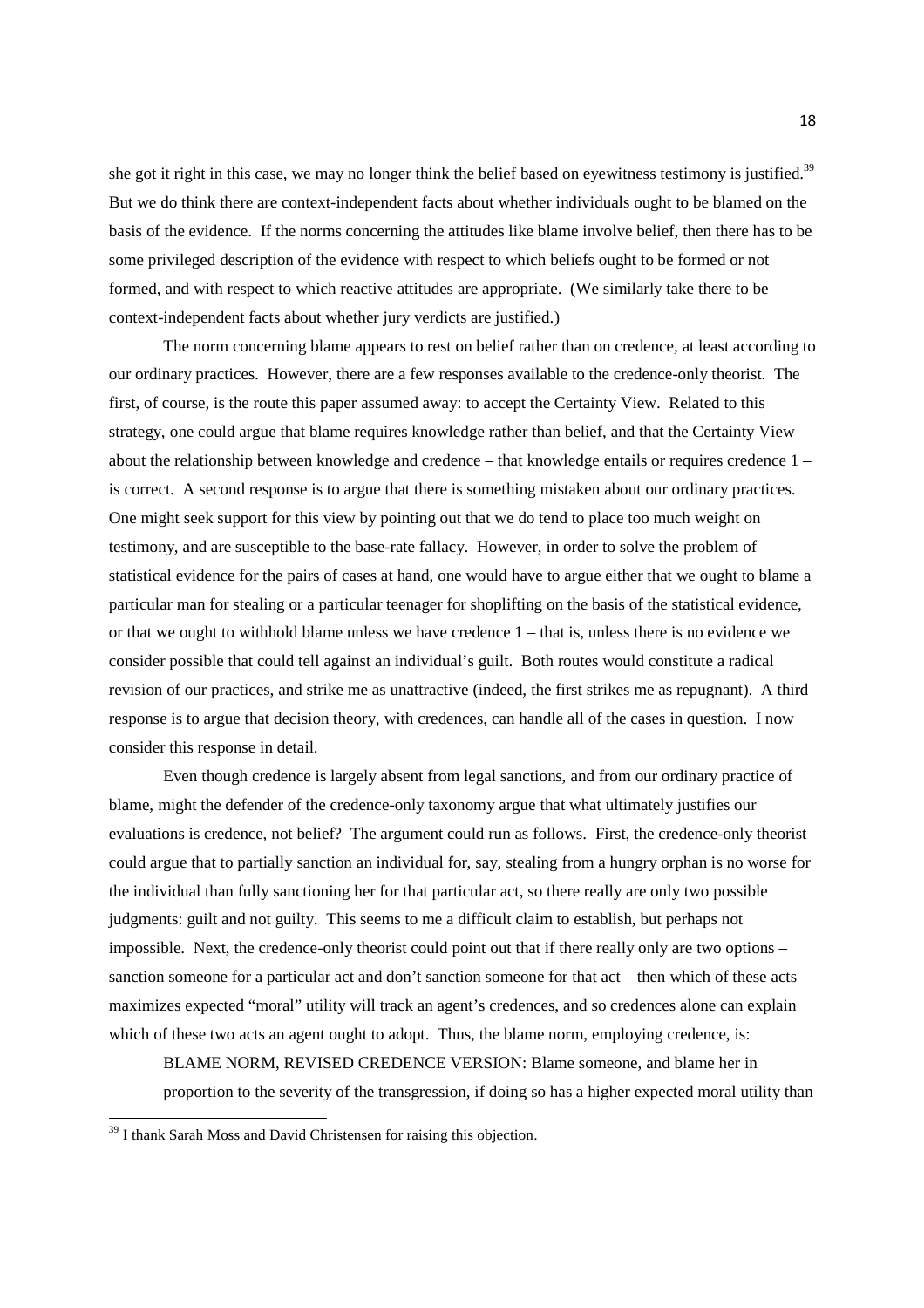not blaming her, given your credence that she transgressed and the moral utility of blaming/not blaming a guilty person for that transgression and blaming/not blaming an innocent person for that transgression; don't blame someone if doing so has a lower expected moral utility than blaming her; and do either, or follow some tie-breaking rule, if both actions have the same expected moral utility.

Indeed, this norm, when supplemented with the natural thought that it is worse to blame an innocent person than to withhold blame from a guilty person and that how much worse it is increases in magnitude with the severity of the act, will explain precisely why we require a higher credence to blame someone the more severe an act is.

The naked-statistical-evidence cases present a problem for this norm, however, because what the existence of these cases shows is that we can have the same credence and the same stakes in two different cases, but whether we blame in the two cases can be different. Now, the credence-only theorist could argue that the stakes are not the same in, say, the Blue Bus case and the Green Bus case, on the grounds that to judge a company (or person) guilty on the basis of merely statistical evidence itself has a negative utility. For example, she could argue that it is worse to wrongly convict a company on the basis of statistical evidence than it is to wrongly convict a company on the basis of eyewitness testimony. Or, wrongly convicting an individual on the basis of the reference class he belongs to (man, teenager, etc.) is worse than wrongly convicting an individual on the basis of eyewitness testimony. It is *unfair* to convict someone on that basis, because doing so disproportionately harms innocent individuals that, through no fault of their own, belong to the wrong reference class.<sup>40</sup> Just as it is wrong to convict on the basis of an illegal search, it is wrong to convict without direct evidence. This is a way of sidestepping the fact that belief but not credence tracks causal relationships between evidence and the hypothesis in question, and that these relationships matter to whether we ought to blame someone on the basis of the evidence, by relocating these relationships in the inputs of the utility function.

Nonetheless, this response will not work. If it is true that our unwillingness to convict or condemn on the basis of merely statistical evidence can be captured by the disutility of a false positive when there is no direct evidence, then this disutility can potentially be *outweighed*. If the statistical evidence yields a high enough credence, then the balance will tip towards convicting or condemning. But I submit that we never think it justified to blame an individual on the basis of merely statistical evidence: doing so is not merely bad, it is prohibited. Even if 99.9% of people in your reference class steal, I can't

<sup>&</sup>lt;sup>40</sup> See Colyvan et al. (2001) for a discussion of the relationship of reference classes to the use of bare statistics in the law.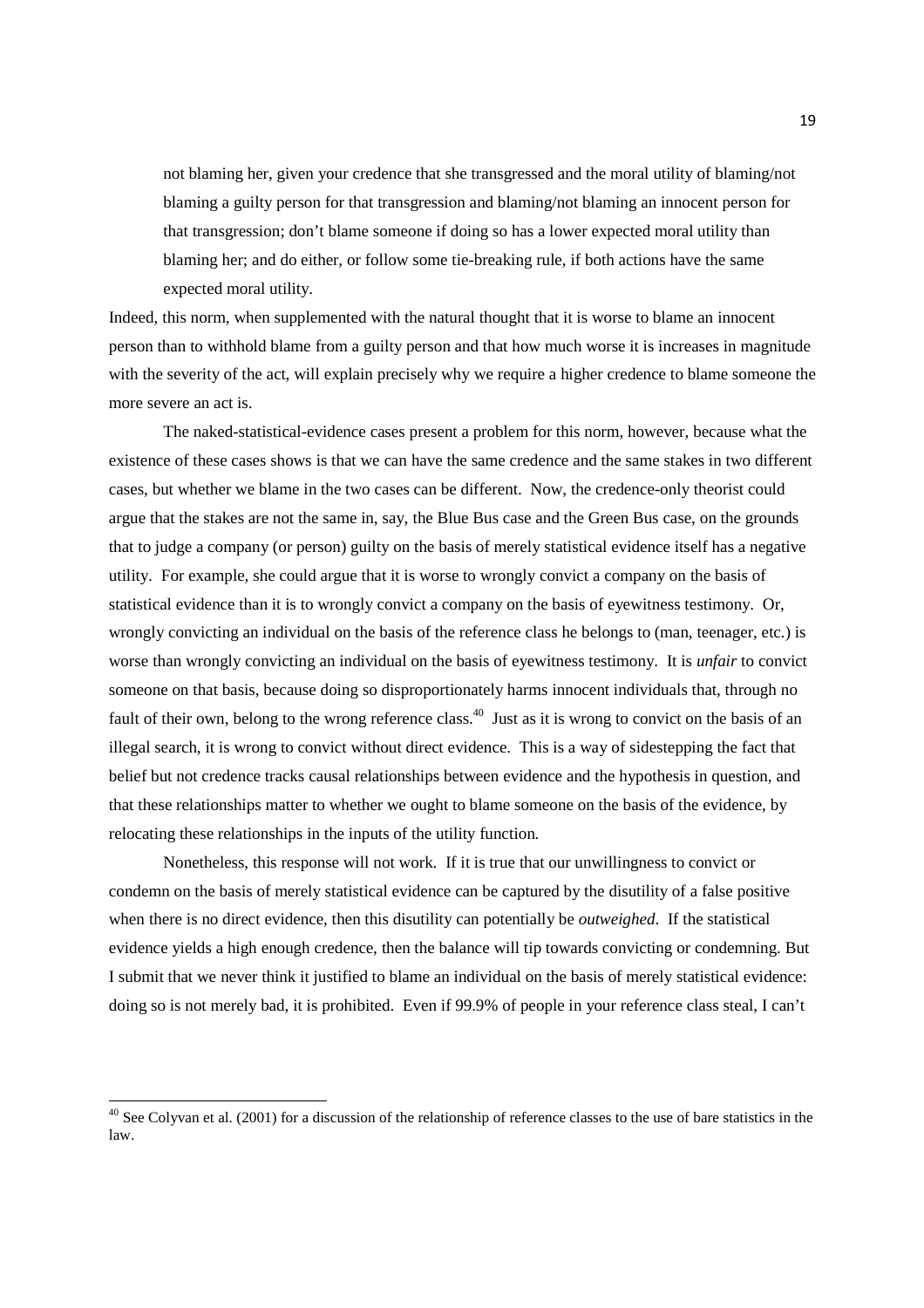blame you for stealing on that basis alone.<sup>41</sup> And this is best explained by the fact that we need a *belief* in someone's guilt to blame her, and that merely statistical evidence cannot give rise to a belief in these cases.

 Another way to argue that decision theory, with credences, can handle the intuitions in question – that we cannot blame an individual on the basis of statistical evidence alone but that we can sometimes blame an individual on the basis of evidence that doesn't give rise to credence  $1 -$  is to argue that statistical evidence alone cannot give rise to a high *credence* under certain circumstances. For example, one might hold that when the proposition in question concerns the free choice of an individual and the evidence consists in the existence of an accidental correlation between belonging to a class to which that individual belongs and performing a particular act, then one should not form the credence in question. This proposal would be a radical revision of our theory of credence: indeed, some who work in the foundations of formal epistemology (e.g. Pollock (1990)) hold that frequency-within-the-smallest-knownreference-class judgments underlie all credences, not just credences which explicitly derive from facts about a reference class.

The primary objection to this proposal is that it severs the link between credence and rational betting behavior. For we should clearly prefer to bet on the Blue Bus Company's guilt than on the Green Bus Company's guilt, if the only stakes are monetary. The force of the example is not that we are at a loss to make any epistemic judgment at all about the Blue Bus Company because our evidence is merely statistical, but that we are unable to make the kind of epistemic judgment that is tied with legal and moral condemnation. The force of the example is that legal and moral condemnation are not fundamentally matters of betting. The same point holds in the case of the stolen iPhone: if only monetary gains and losses are at stake, we ought to bet that Jake stole the phone. (I expect that this statement might be met with mild discomfort, and here my suspicion about why. A bet on someone's guilt can never be cleanly separated from a judgment about him: it harms him in the same way that moral condemnation harms him. Thus, it is hard to imagine a situation in which only monetary gains and losses are at stake.)

Indeed, that it is rational to bet on *p* given naked statistical evidence but not rational to form a reactive attitude that rests on *p* given the same evidence explains why we are somewhat torn in cases in which there seem to be both personal stakes and moral evaluation involved in the very same action. For example, consider a shopkeeper deciding whether to keep an extra watchful eye on some teenager in his store. On the one hand, it seems as if this action really might maximize his expected utility if the costs of shoplifting are sufficiently high, even taking into account his concern for her. On the other hand, it seems

<sup>&</sup>lt;sup>41</sup> Perhaps condemning on the basis of merely statistical evidence has a high disutility even if the person is in fact guilty. If so, then the utility of correctly blaming someone for an act could in principle outweigh this disutility, but again, I submit that it does not.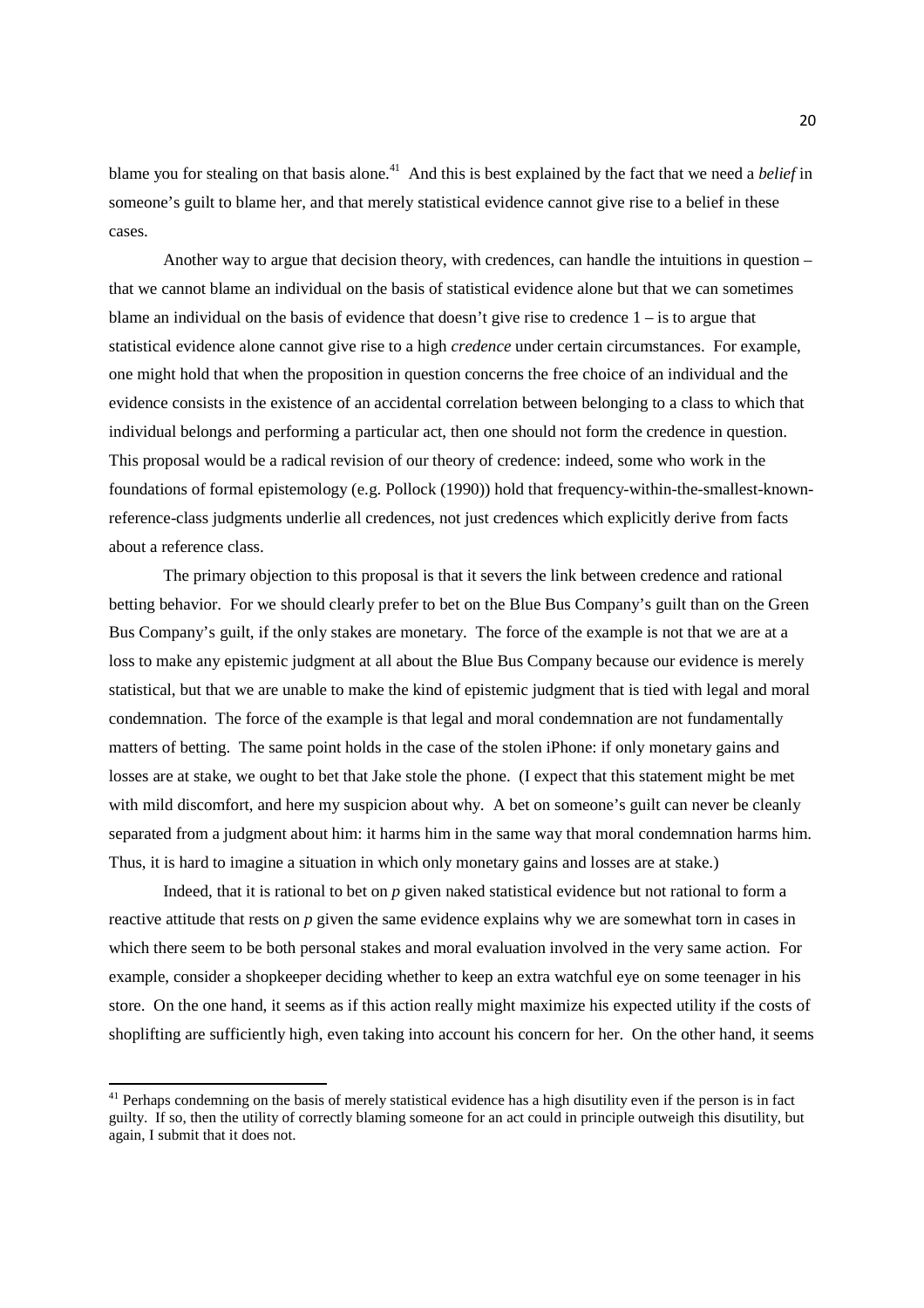as if keeping a watchful eye on her is akin to judging or asserting that she is not trustworthy (not, note, asserting that his credence is high that she's a shoplifter).<sup>42</sup> In these cases, I submit that we sometimes feel torn about what to do, and I submit that this is precisely because the blame norm coupled with a lack of belief, and the norm about personal action, coupled with a high credence, give conflicting recommendations.

One might be tempted by the examples here to think that when we have evidence that supports a high credence but does not support belief, then judgments about what to do from the point of view of selfinterest track what the high credence would imply, and judgments about what to do from the point of view of morality track what the lack of belief would imply. However, there are clearly cases in which merely statistical information is relevant to a moral or other-interested goal, in the sense that using it would have positive consequences for others. Let us consider two such cases, one in which we think that the statistical evidence ought to be used in the judgment about what to do, and one in which it ought not.

Let us consider some group  $R$ , where membership in this group is determined by some innate characteristic (such as one's race or the social class of one's parents). First, let us assume that being in some group *R* is correlated with having a certain non-fatal and non-harmful medical condition, the tests for which are expensive and painful: correlated in the sense that the conditional probability, *p1*, of an individual having the condition given that she is in group  $R$  is much higher than the conditional probability, *p2*, of an individual having the condition given that she is not in group *R*. Now consider a doctor deciding whether to administer one of two drugs to a patient in group *R*. Condivan works better for people who have the condition and Nocondine works better for people who lack the condition. (No other relevant facts are known about the patient.) As long as  $p_1$  and  $p_2$  are such that using Condivan has a higher expected utility for the patient than using Nocondine given probability  $p_l$  of the patient having the condition, and using Nocondine has a higher expected utility for the patient than using Condivan given probability *p2* of the patient having the condition, prescribing Condivan for a patient of group *R* will have better consequences given the doctor's credences, because it would maximize the patient's expected utility, and prescribing Nocondine will similarly have better consequences given the doctor's credences, if the patient is not in group *R*.

Next, let us assume that we have statistical evidence correlating being in group *R* with impaired driving on a particular stretch of highway, in the sense that the conditional probability, *r1*, of an individual being impaired given that she is driving on that highway and is in group *R* is much higher than the conditional probability, *r2*, of an individual being impaired given that she is driving on that particular

 $42$  Note that this situation and the situation in the previous paragraph do not have the same structure. In the Blue Bus case, there are two different actions in one situation (rendering a verdict and betting), and in the shoplifting case, there is a single action (keeping an eye on the teenager) that is subject to two different norms: the action norm and the blame norm.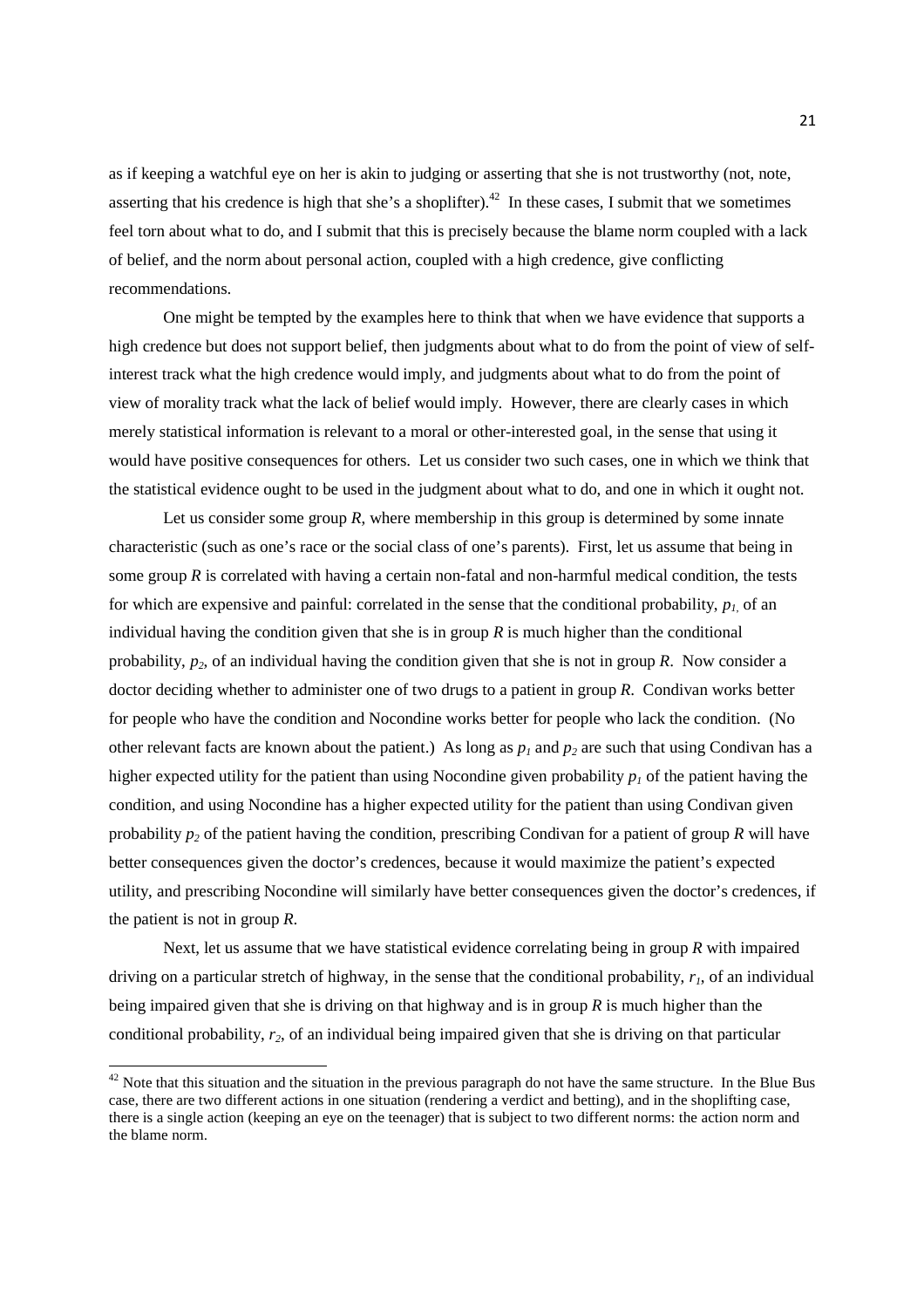highway and not in group *R*. And consider a policeman at a checkpoint deciding whether to stop someone and check to see if she is impaired, where pulling someone over takes time and energy and prevents the policeman from paying attention to other driving violations. As long as  $r<sub>1</sub>$  and  $r<sub>2</sub>$  are such that stopping a particular individual has a higher expected utility than not stopping that individual given probability  $r_i$  of her being impaired, and not stopping an individual has a higher expected utility than stopping that individual given the probability *r2* of her being impaired, stopping an individual in group *R* about whom no other information is known will have higher expected utility given the policeman's credences, where utility is a measure only of consequences for drivers on the road; and not stopping an individual not in group *R* about whom no other information is known will similarly have higher expected utility given the policeman's credences.<sup>43</sup>

In both cases, there are non-self-interested benefits to be had by acting on the statistical information. Nonetheless, we intuitively think that the doctor ought to take the patient's group characteristcs into account but the policeman ought not to take it into account: the doctor ought to act on his credences and the policeman ought not to. The difference between the two cases is that the doctor's action does not even implicitly involve a character judgment, but the policeman's action does: he cannot disproportionately stop people in group  $R$  without making an implication that violates the blame norm.<sup>44</sup>

The difference between these two cases suggests the following conjecture: the natural home of credence is in consequentialist norms, and the natural home of belief – and the domain in which we cannot eliminate belief in favor of credence – is in deontological norms.<sup>45</sup> If this conjecture is correct, then there may be one more potential escape route for the eliminativist about belief, one that revises our ordinary judgments, but perhaps not radically. Colyvan et al (2010) consider whether standard decision theory can handle the three different kinds of moral theories: consequentialist, deontological, and virtue theory. Unsurprisingly, they point out that consequentialist moral theories fit very well with standard decision theory. They go on to note that deontological theories don't fit as nicely, because in order for decision theory to capture the fact that particular acts are prohibited or required, these acts must have a utility value of negative infinity or infinity, respectively. And assigning infinite utilities carries with it a host of problems: aside from violating the axioms of standard decision theory,<sup>46</sup> it gives rise to what Colyvan et al call the "swamping problem": any act which has a tiny probability of leading to the satisfaction of an obligation and no probability of leading to the violation of a prohibition will have infinite expected utility and so will be ranked indifferent to an act that will certainly satisfy an obligation

<sup>43</sup> We could add that stopping an impaired individual would have much better expected consequences *for her*, given the likelihood of injuring oneself while impaired.

<sup>&</sup>lt;sup>44</sup> This is true even if the standard for stopping someone is "reasonable suspicion" rather than outright belief: reasonable suspicion cannot be cashed out in terms of credences either. I thank Jennifer Nagel for raising this point. <sup>45</sup> I thank Matt Smith for this suggestion.

<sup>46</sup> In particular, the "continuity axiom."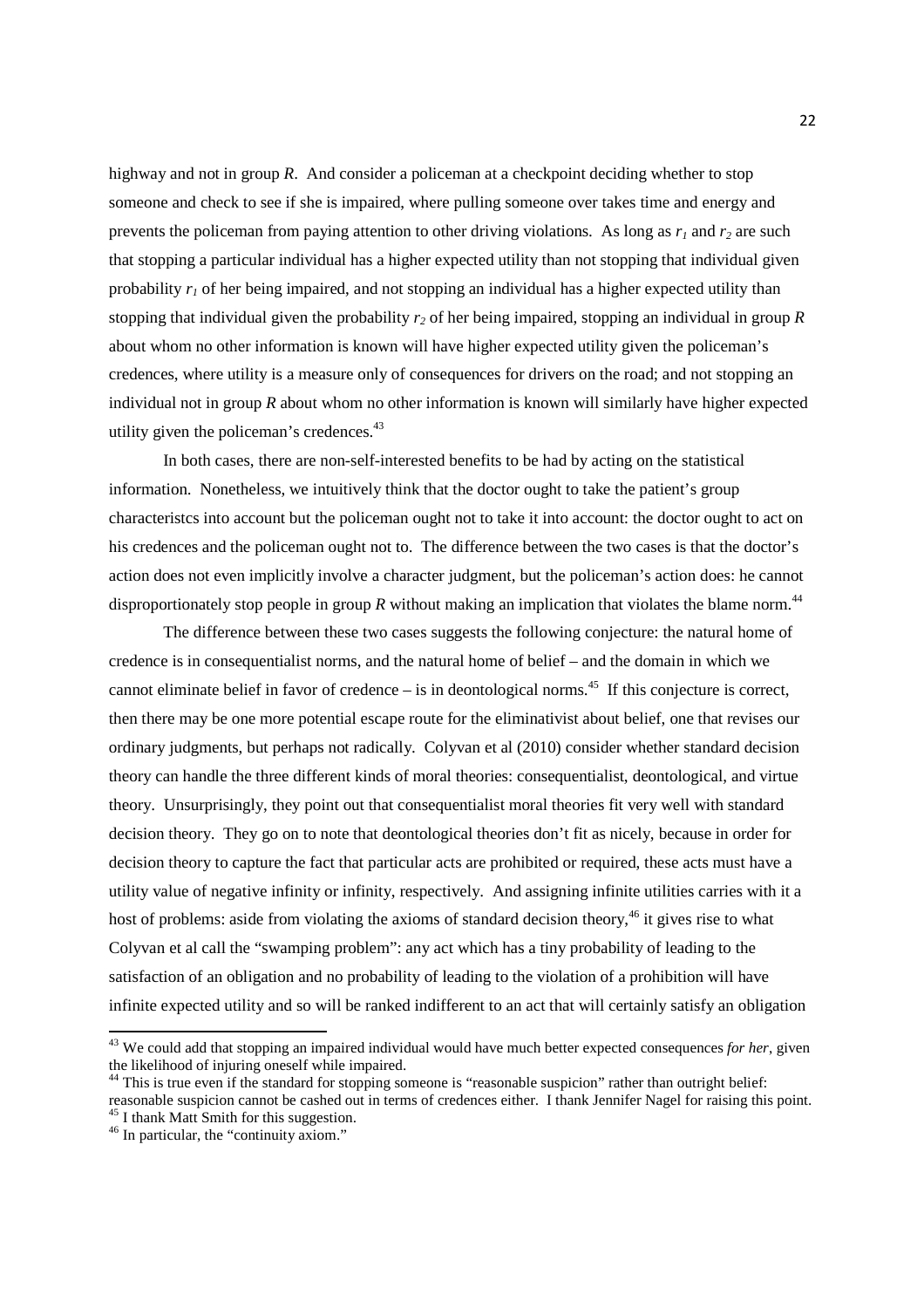(and analogously for any act with a tiny probability of leading to the violation of a prohibition). $47$ However, Colyvan et al think it plausible that the judgments of the deontologist can be captured by assigning 'prohibited' acts very low but finite utility, and 'required' acts very high but finite utility. Their strategy can be employed in our case of blame: we can assign a high, but not infinite, negative utility to blaming someone on the basis of bare statistical evidence. This would imply that the benefits of acting on naked statistical evidence can sometimes outweigh the disadvantages, and this appears to be a revision of our ordinary judgments, but perhaps this is not such a radical revision. (I won't say anything about the case of legal judgment here, because it might be that the legal and moral judgment cases are sufficiently different so that what is sometimes but rarely outweighed in the moral judgment case still ought to be actively prohibited in the legal judgment case because of the necessity of applying simple, general, understandable rules in the latter.)

Relatedly, one could argue that what has disutility isn't the act of condemning on the basis of merely statistical evidence, but the act of thinking in crude maximizing terms in the first place. For example, Nesson claims that the reason we do not adopt a legal system in which awards are proportionate to credences is because this would make the behavioral norm exemplified by the law one of making crude risk calculations rather than one of taking care and ensuring safety. Similarly, we might think that there is something objectionable about treating our interactions with others in the same way we treat moves in a poker game. So, this objection would say, the ultimate norm that justifies our practice of blaming really is best cashed out in terms of maximizing expected utility given credences – but we ought to think of ourselves as doing something else, because thinking this way also maximizes expected utility. According to this response, while the badness of making crude calculations in our interactions with others could in principle be outweighed (otherwise its badness could not be captured by a utility function in the maximization structure), prohibiting these calculations (and instead using a heuristic involving belief) has better effects overall than allowing them, and this explains why they are prohibited. This response again amounts to a revision of our intuitions – if there was a way to use the information only in cases in which the statistical evidence points to a high enough probability of guilt and the utility of condemning a guilty person is high enough, then the response implies that we ought to use it – but again only a revision of intuitions that are perhaps less central.

The proponent of this type of strategy would have to contend with several worries. First, as mentioned, this strategy still appears to require a revision of some of our judgments, and whether it can be successful will ultimately depend on how important it is to preserve those judgments. Second, as Colyvan et al point out, modeling deontological moral theories within decision theory obscures their explanation for why actions are right and wrong: this is to say, while decision theory can capture the

<sup>47</sup> An analogous problem is discussed in Hájek (2003).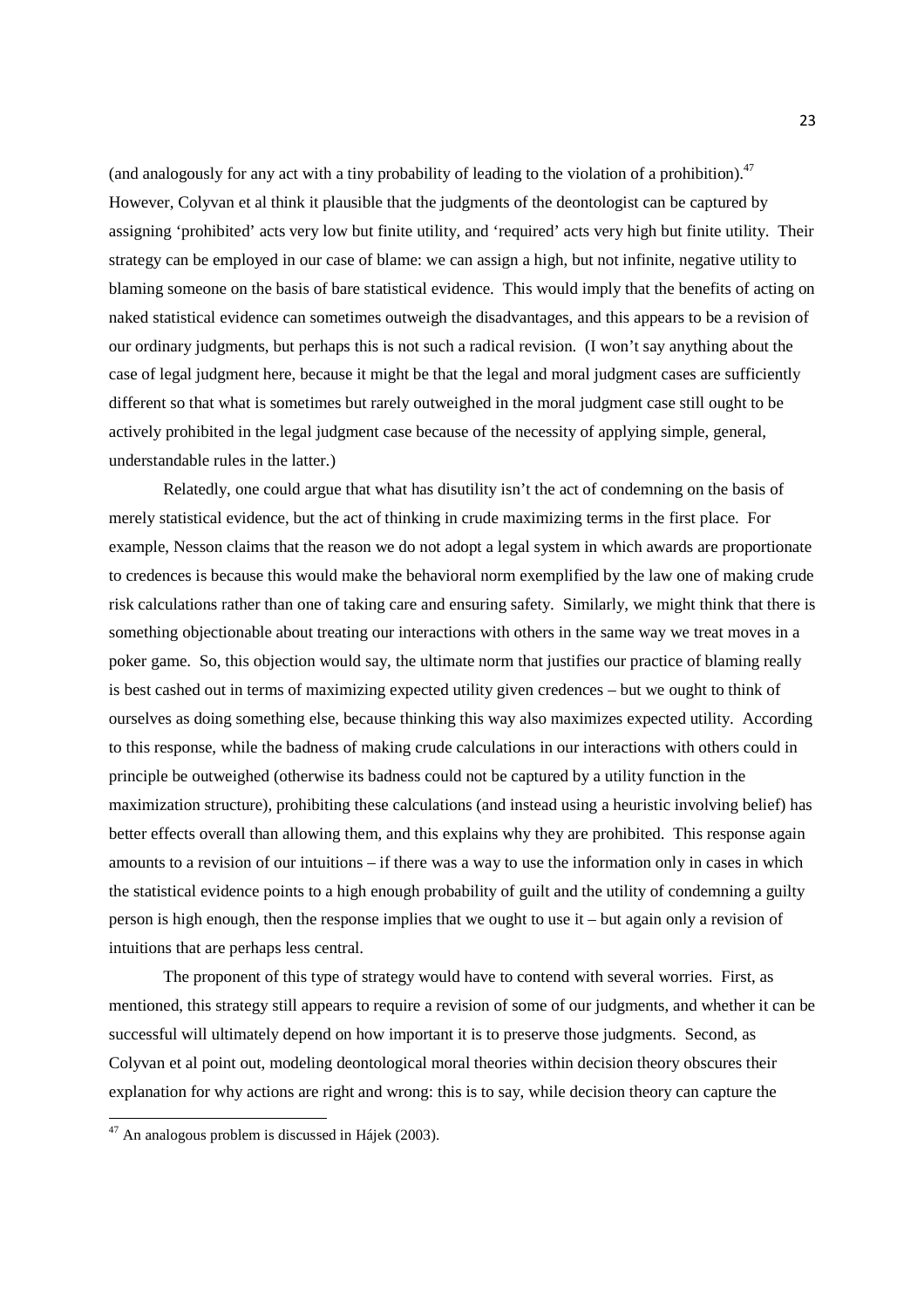judgments that a deontological theory makes, it obscures the deontologist's reasons for making these judgments. Similarly, we might worry that capturing the blame norm using this type of strategy obscures the link between blaming someone and the reasons for doing so. The obvious justification for the blame norm is that when one believes that a person committed a transgression, one is taking a stance on their guilt, and this is intimately tied with blame. However, it is not as clear why having a high credence in someone's guilt should be tied to blaming her. Finally, the proponent of this strategy would still have to explain why degree of condemnation is proportionate to the badness of a transgression but is not proportionate to the credence that the individual committed that transgression.

 For the sake of completeness, I should mention one final avenue of escape for the eliminativist about belief. I have been assuming that the theorist who wants to use credences to reconstruct the norm associated with our practices of blame ought to use decision theory. However, one might attempt to use credences but couple them with something other than the norm of standard decision theory. This strategy appears unpromising upon first glance because it the source of the problem doesn't appear to be the limits of the tools of decision theory, but rather the fact that credences can't track features of evidence that are important to whether we ought to blame someone on the basis of the evidence. Still, but it is an avenue that remains open.

#### **5. Conclusion**

 There are cases in which the only evidence we have is bare statistical evidence. In at least some of these cases, bare statistical evidence seems to not justify a belief that *p* even though it does justify a high credence in *p*. For these cases, we can think of parallel cases with the same stakes and context and in which the potential belief has the same content, but in which the evidence does justify belief despite justifying a lower credence than in the statistical cases. This phenomenon poses a problem for both the Threshold View and the Modified Threshold View of the relationship between belief and credence. Furthermore, if the explanation for this phenomenon concerns the causal relationship between the hypothesis and the evidence, then there can't be any formal reduction of belief to credence, because the difference between causation and correlation can't be read off a credence function, even given its global features.

 The impossibility of reducing belief to credence wouldn't be problematic if we could eliminate belief from our taxonomy altogether and show that credence can do all of the work that belief appears to do. However, here cases of bare statistical evidence present a further problem. The norm associated with our practices of blame appears to employ belief (or knowledge) rather than credence. Because we cannot condemn someone when we merely have a high credence in her guilt, where this credence is formed on the basis of statistical evidence that doesn't give rise to belief, the prospects for reconstructing the blame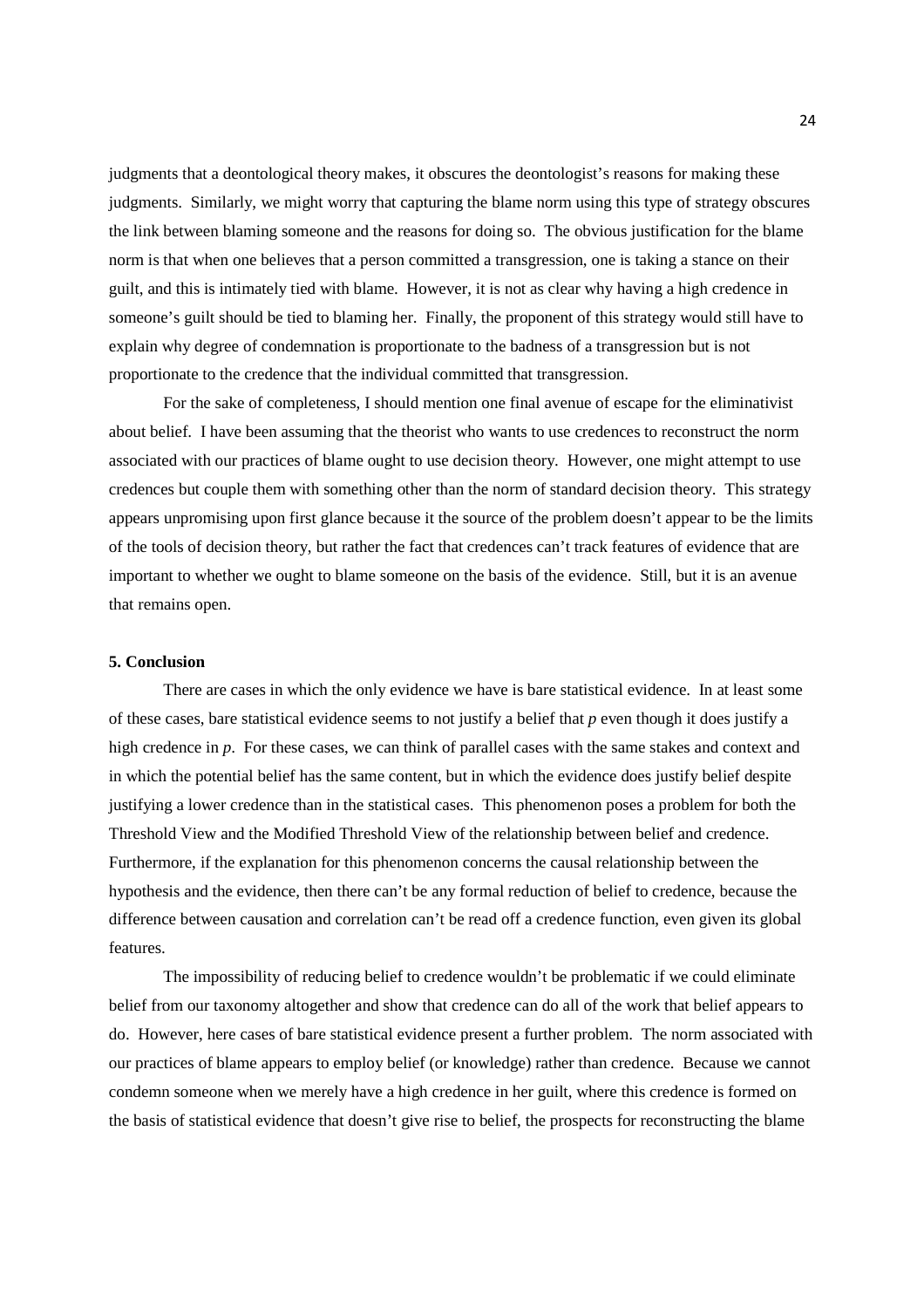norm in terms of credence are dim. However, there still remain some avenues for the eliminativist about belief. First, she could adopt the Certainty View, either about the relationship between belief and credence or about the relationship between belief-knowledge and credence, and argue that the blame norm can be cashed out in terms of credence 1 in the individual's guilt. Alternatively, she could argue that we ought to revise our judgments about cases in which the evidence we have is merely statistical: either revise them radically (we are licensed to condemn on the basis of bare statistical evidence) or less radically (condemning on the basis of bare statistical evidence is not prohibited but has high negative utility). Finally, she can argue for a theory alternative to standard decision theory that still rests on credences rather than beliefs.

What is it about blame that makes it subject to evaluation by a different type of norm than typical individual actions are? One suggestion is that reactive attitudes cognitively commit one to certain beliefs.<sup>48</sup> For example, perhaps reactive attitudes associated with blame, like resentment and indignation, are partially constituted by representing the world as being such that their targets are culpable for the act. If this is right, then it might be that many emotions, not just reactive attitudes, take belief – as opposed to credence – as a basis for their warrant: for example, it might be that to fear something is partially constituted by representing it as dangerous, so that fear is appropriate when and only when you justifiably believe something dangerous, and the warrant of fear cannot be put in terms of facts about credence.<sup>49</sup>

 Here is a final thought about where the conflict seems to lie, and how we might further characterize the domains in which credence seems to play a natural role and the domains in which belief seems to play a natural role. Both the norm of betting and the blame norm include both an epistemic condition and a condition about value. However, in the norm governing which bets to take, these conditions make a combined contribution to the instrumental value of a bet, rather than separate contributions. And insofar as individual actions are like betting – as decision theory assumes – this point can be generalized. In the decision-theoretic picture of instrumental rationality, one does not first settle on a single goal and then pick the act that has the highest probability of achieving that goal; nor does one first commit to a single picture of what the world is like and then pick the act that is best in that world. Rather, the value of all of the possible outcomes of all of the acts, as well as the probabilities of all of the possible states, figure into the procedure for choosing an act. The norm is of the form "If [condition concerning both credence in various states and the utility of acts in various states], then [action]": the antecedent cannot be separated into two independent conditions, one epistemic and one involving value.

<sup>48</sup> I thank Jonathan Weisberg for this suggestion.

<sup>&</sup>lt;sup>49</sup> I thank Jada Twedt Strabbing for this suggestion.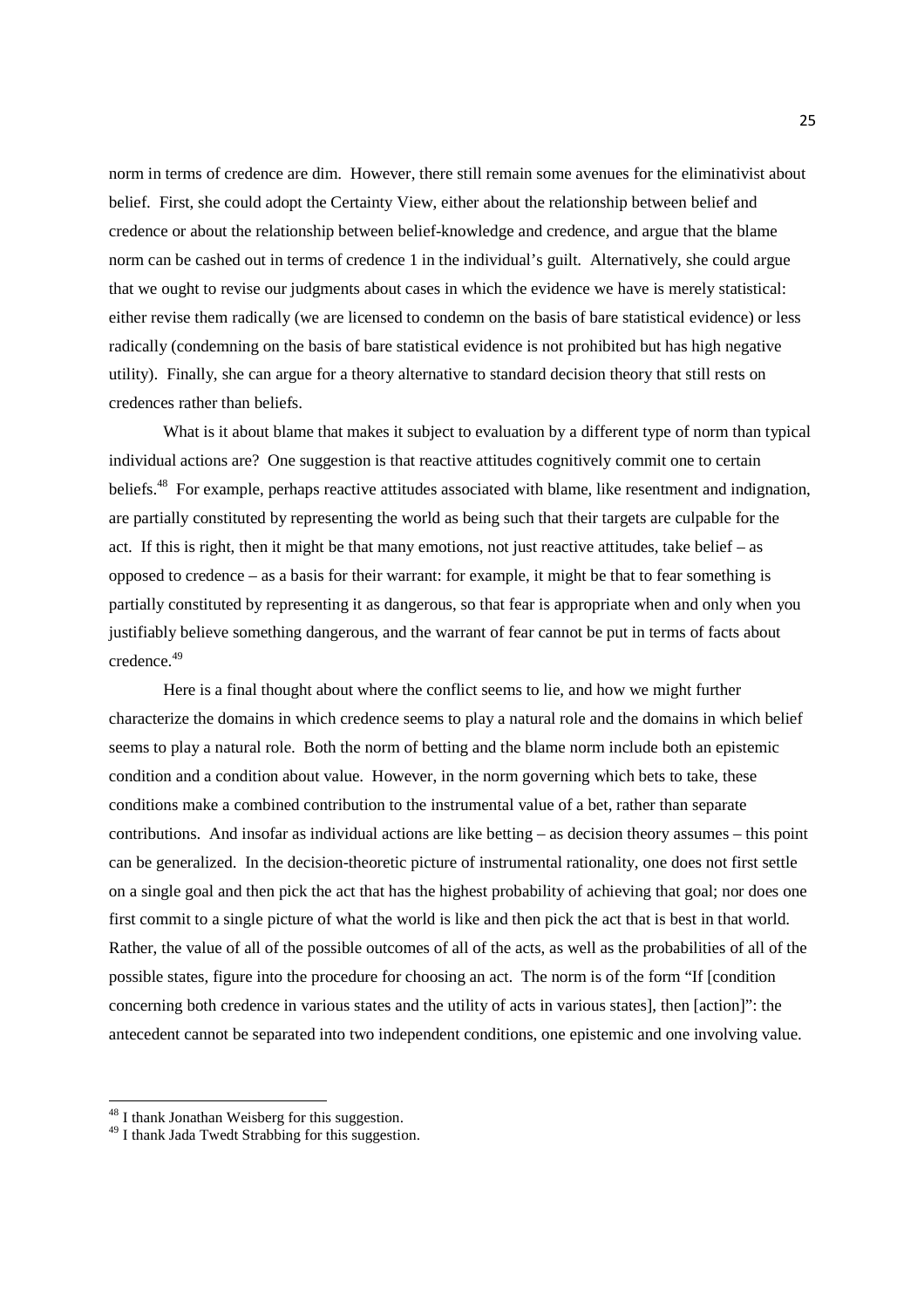Unlike the norm of decision theory, however, the norm involved in our practices of blame is a separated norm: it is of the form "If [condition concerning belief in a particular state] and [condition concerning the value of the act when the world is in that particular state], then [action]." The procedure for choosing whether and how much to blame someone involves separately settling on what the world is like and determining the amount of blame that is appropriate when the world is like that. Thus, the blame norm is composed of two independent judgments. In deciding whether to blame, we settle on one possibility (e.g. that the individual is guilty) and the others don't play a role in our judgment, but in deciding which bets to take, even unlikely possibilities play some role in our judgment.

The kinds of norms in which credences fit well and those in which beliefs fit well appear to be of a different form: credences fit well into norms in which the epistemic and value components are integrated, and beliefs into norms in which these components are separated. Perhaps, then, the standards for belief and credence – how each must be responsive to the evidence and what general coherence principles they must obey – arise from this difference in the kinds of norms they figure into.

#### **Acknowledgements**

I would like to thank Matt Benton, Lindsey Crawford, Julien Dutant, Jane Friedman, Julian Jonker, Matthew Lee, Jennifer Nagel, Ted Poston, Jada Twedt Strabbing, and Jonathan Weisberg for comments on earlier versions of this paper. I would also like to thank Sherri Roush's graduate seminar, Robert Audi's graduate seminar, the philosophers at Leeds, and participants in Epistemology Above the Arctic Circle (sponsored by the Oslo Center for the Study of Mind and Nature) and the Harvard Workshop on Belief for helpful discussions of earlier versions of this paper.

#### **Bibliography**

- Bernoulli, D. (1738), 'Exposition of a New Theory on the Measurement of Risk', in *Econometrica* 22(1) (1954): 23-36.
- Bonjour, Laurence (1985). The Structure of Empirical Knowledge. Cambridge: Harvard University Press.
- Christensen, David (2004). Putting Logic in its Place: Formal Constraints on Rational Belief. Oxford: Oxford University Press.
- Cohen, L. Jonathan (1977). The Probable and the Provable. Oxford: Oxford University Press.
- Colyvan, Mark, Damien Cox, and Katie Steele (2010). "Modelling the Moral Dimension of Decisions." *Noûs* 44(3): 503-529.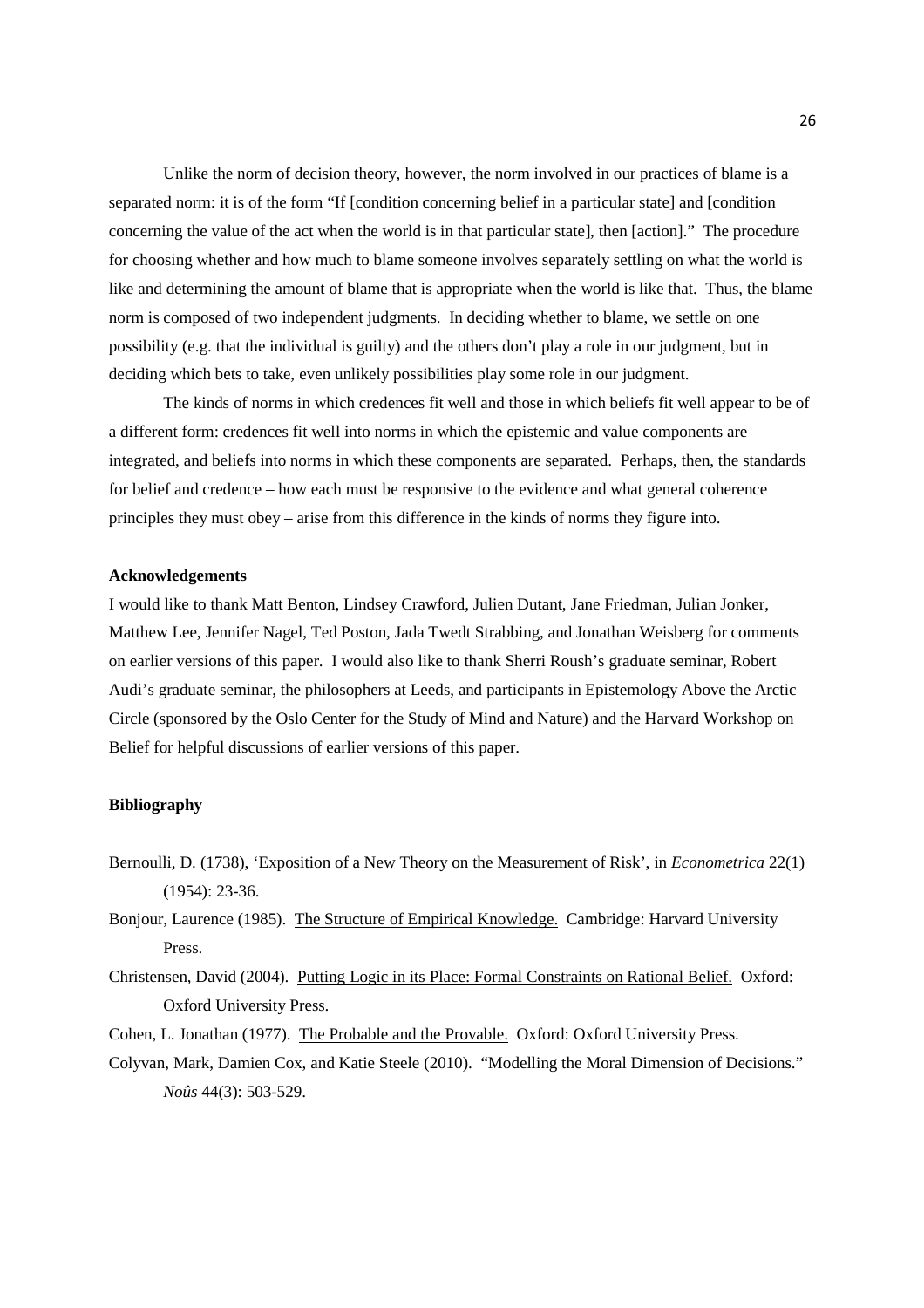- Colyvan, Mark, Helen M. Regan, and Scott Ferson (2001). "Is it a Crime to Belong to a Reference Class?" *Journal of Political Philosophy* 9(2): 168-181.
- Douven, Igor (2003). "Nelkin on the Lottery Paradox." *Philosophical Review* 112(3): 395-404.
- Douven, Igor (2006). "Assertion, Knowledge, and Rational Credibility." *Philosophical Review* 115(4): 449-485.
- Douven, Igor and Timothy Williamson (2006). "Generalizing the Lottery Paradox." *British Journal for the Philosophy of Science* 7 (4): 755-779.
- Dreier, James (1996). "Rational Preference: Decision Theory as a Theory of Practical Rationality." *Theory and Decision* 40: 249-276.
- Enoch, David, Talia Fisher, and Levi Spectre (ms.). "Statistical Evidence, Sensitivity, and the Legal Value of Knowledge."
- Fantl, Jeremy and Matthew McGrath (2010). "Belief." Chapter 5 of *Knowledge in an Uncertain World*, Oxford University Press.
- Fantl, Jeremy and Matthew McGrath (2002). "Evidence, Pragmatics, and Justification." *The Philosophical Review* 111(1): 67-94.
- Fermat, P., and B. Pascal (1654), letters, collected as 'Fermat and Pascal on Probability' and translated from the French by Professor Vera Sanford, in D. Smith (ed.), *A Source Book in Mathematics* (McGraw-Hill Book Co., 1929): 546-565.
- van Fraassen, Bas C. (1995). "Fine-Grained Opinion, Probability, and the Logic of Full Belief." *Journal of Philosophical Logic* 24: 349-377.
- Frankish, Keith (2009). "Partial Belief and Flat-Out Belief." In Degrees of Belief, eds. Franz Huber and Christoph Schmidt-Petri. Springer.
- Friedman, Jane (forthcoming). "Rational Agnosticism and Degrees of Belief." *Oxford Studies in Epistemology* 4.
- Hájek, Alan (2003). "Waging War on Pascal's Wager." *Philosophical Review* 112(1): 27-56.
- Hájek, Alan (ms.). "Staying Regular."
- Harsanyi, John C. (1985). "Acceptance of Empirical Statements: A Bayesian Theory Without Cognitive Utilities." *Theory and Decision* 18 (1):1-30.
- Hawthorne, John (2004). "Knowledge and Lotteries." Oxford: Oxford University Press.
- Hawthorne, John and Jason Stanley (2011). "Knowledge and Action." *Journal of Philosophy*.
- Kaplan (1996). Decision Theory as Philosophy*.* Cambridge, UK: Cambridge University Press.
- Kyburg (1961). *Probability and the Logic of Rational Belief*. Wesleyan University Press.